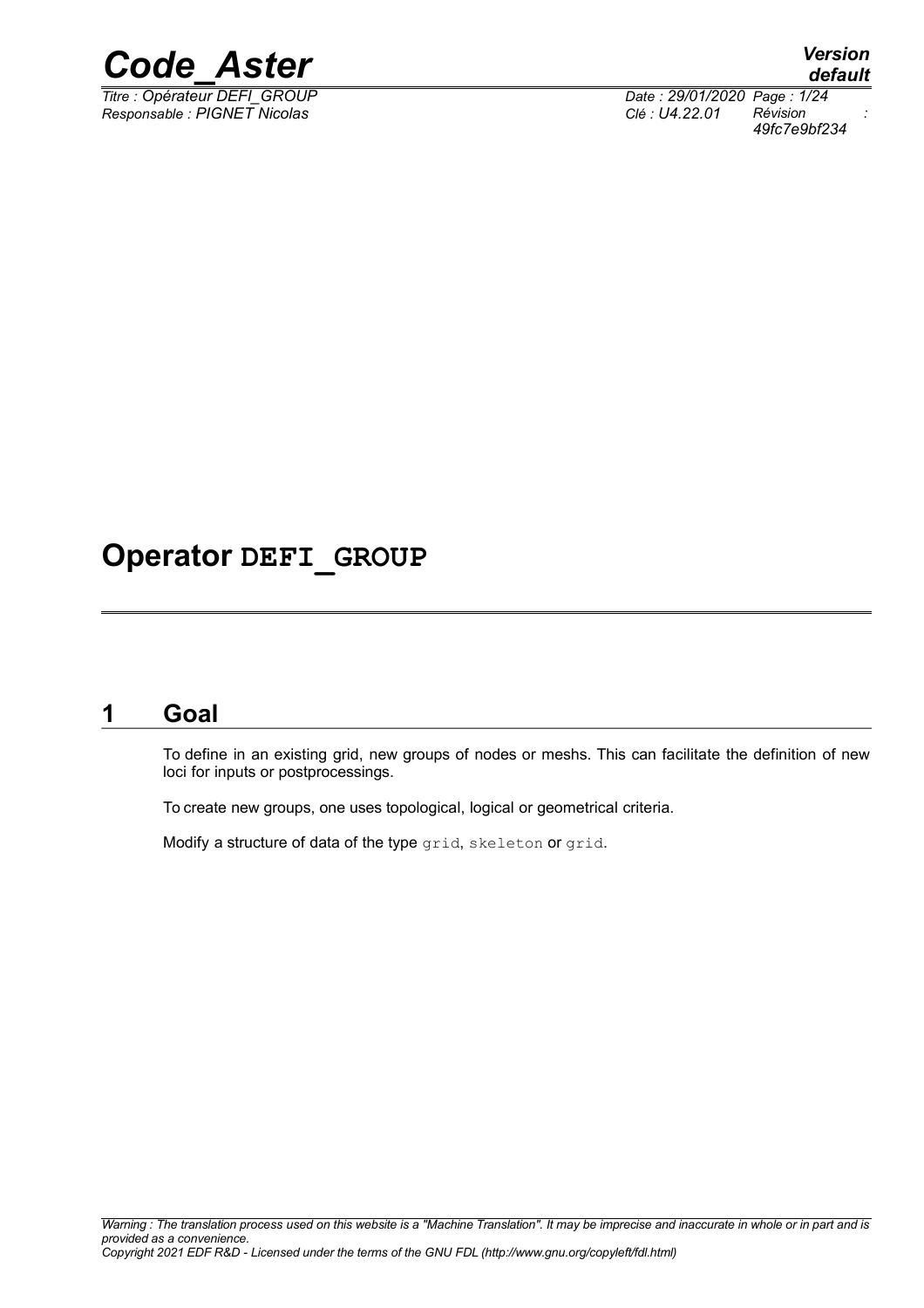# **Code Aster**

Titre : Opérateur DEFI\_GROUP<br>Responsable : PIGNET Nicolas

### **Contents**

| 3.4.7 Sub-group of an existing group: keywords GROUP_MA / POSITION / NUME_INIT / |  |
|----------------------------------------------------------------------------------|--|
|                                                                                  |  |
|                                                                                  |  |
|                                                                                  |  |
|                                                                                  |  |
|                                                                                  |  |
|                                                                                  |  |
|                                                                                  |  |
|                                                                                  |  |
|                                                                                  |  |
|                                                                                  |  |
|                                                                                  |  |
|                                                                                  |  |
|                                                                                  |  |
|                                                                                  |  |
|                                                                                  |  |
|                                                                                  |  |
|                                                                                  |  |
|                                                                                  |  |
|                                                                                  |  |
|                                                                                  |  |
|                                                                                  |  |
|                                                                                  |  |
|                                                                                  |  |
|                                                                                  |  |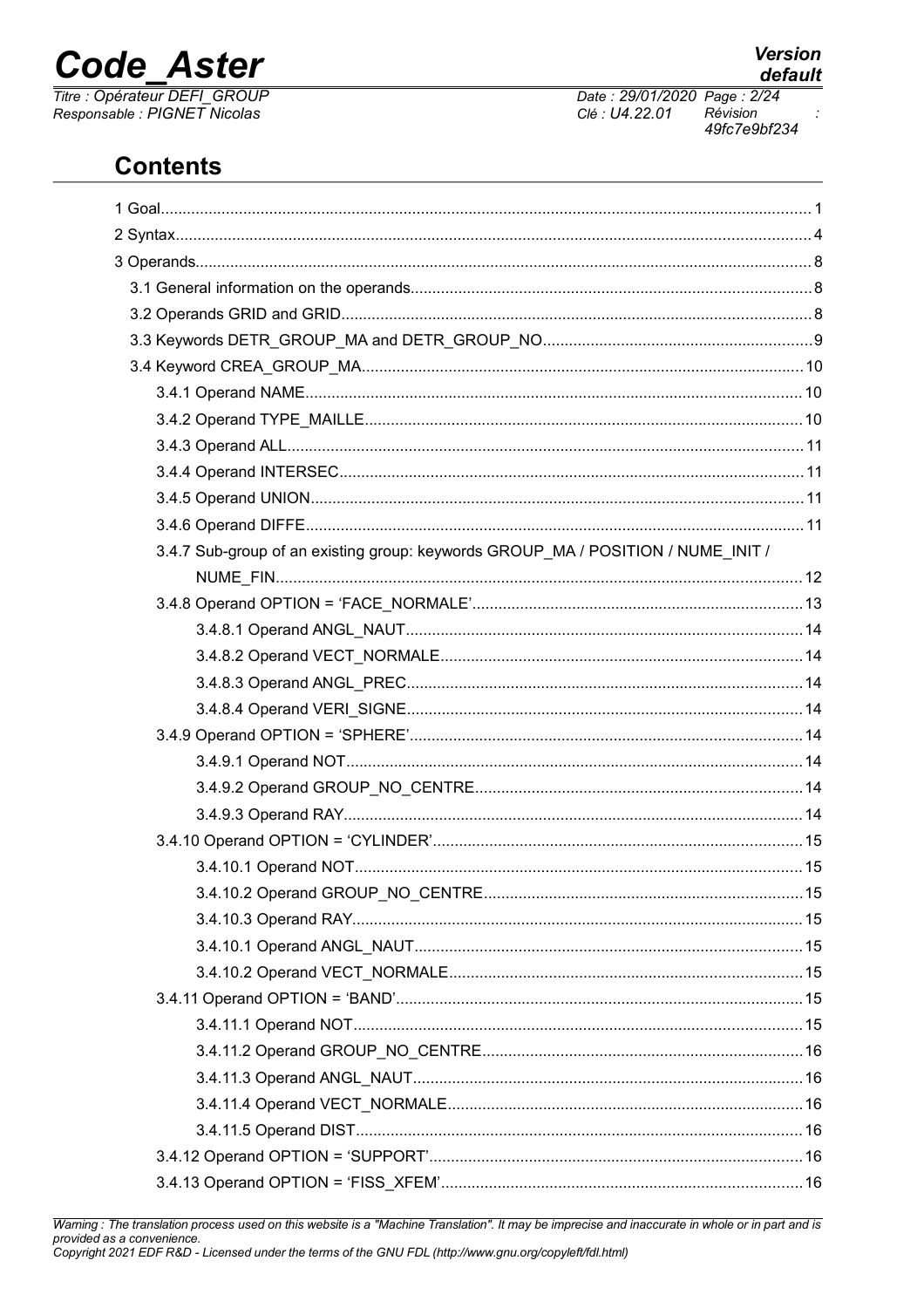**Version** default

Date: 29/01/2020 Page: 3/24

## Code\_Aster Titre : Opérateur DEFI\_GROUP

| Responsable : PIGNET Nicolas                                                       | Clé : U4.22.01 | Révision<br>49fc7e9bf234 |
|------------------------------------------------------------------------------------|----------------|--------------------------|
|                                                                                    |                |                          |
|                                                                                    |                |                          |
|                                                                                    |                |                          |
|                                                                                    |                |                          |
|                                                                                    |                |                          |
| 3.5.5 Under group of an existing group: keywords GROUP_NO / POSITION / NUME_INIT / |                |                          |
|                                                                                    |                |                          |
|                                                                                    |                |                          |
|                                                                                    |                |                          |
|                                                                                    |                |                          |
|                                                                                    |                |                          |
|                                                                                    |                |                          |
|                                                                                    |                |                          |
|                                                                                    |                |                          |
|                                                                                    |                |                          |
|                                                                                    |                |                          |
|                                                                                    |                |                          |
|                                                                                    |                |                          |
|                                                                                    |                |                          |
|                                                                                    |                |                          |
|                                                                                    |                |                          |
|                                                                                    |                |                          |
|                                                                                    |                |                          |
|                                                                                    |                |                          |
|                                                                                    |                |                          |
|                                                                                    |                |                          |
|                                                                                    |                |                          |
|                                                                                    |                |                          |
|                                                                                    |                |                          |
|                                                                                    |                |                          |
|                                                                                    |                |                          |
|                                                                                    |                |                          |
|                                                                                    |                |                          |
|                                                                                    |                |                          |
|                                                                                    |                |                          |
|                                                                                    |                |                          |
|                                                                                    |                |                          |
|                                                                                    |                |                          |
|                                                                                    |                |                          |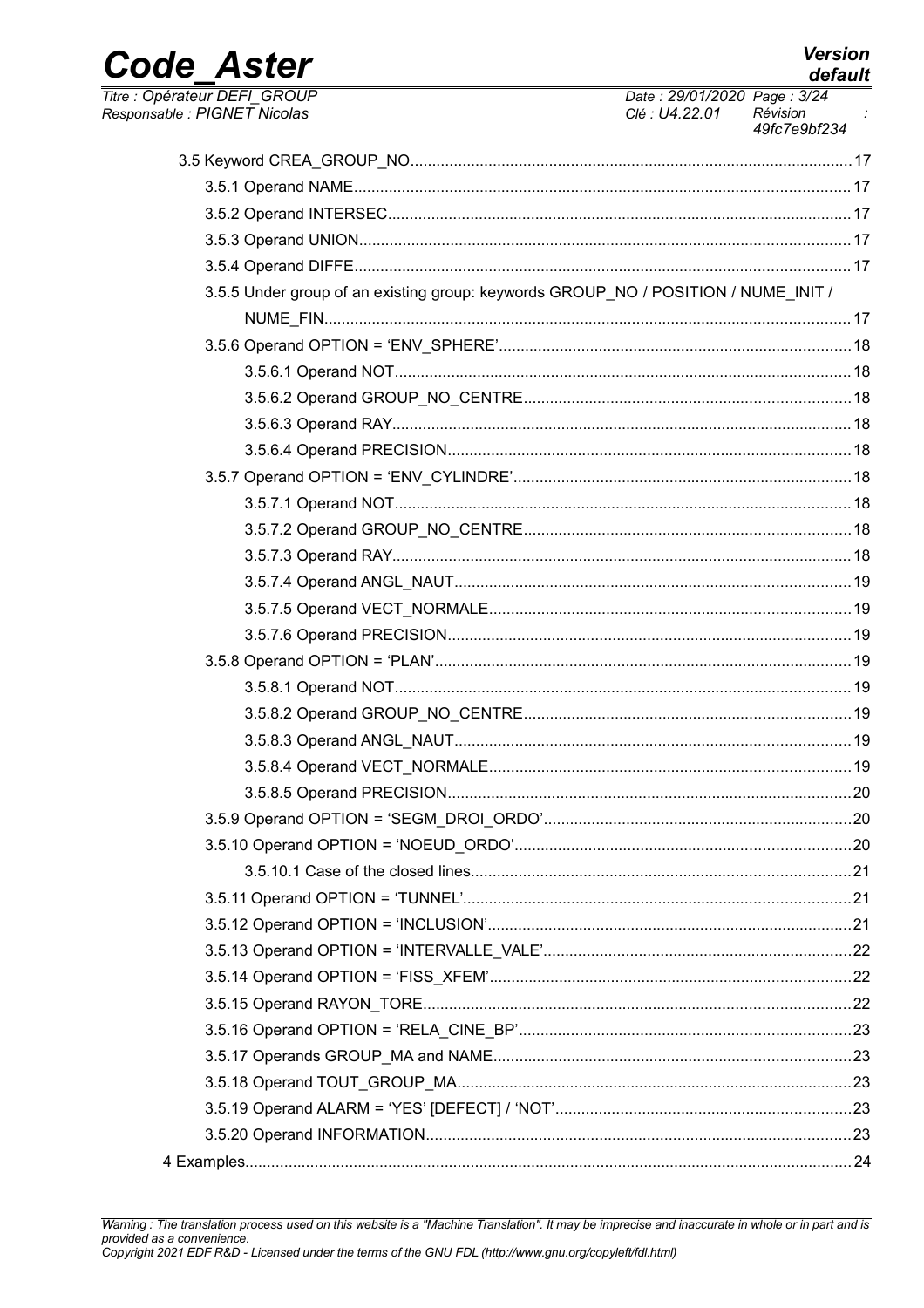*Titre : Opérateur DEFI\_GROUP Date : 29/01/2020 Page : 4/24 Responsable : PIGNET Nicolas Clé : U4.22.01 Révision :*

*49fc7e9bf234*

### **2 Syntax**

<span id="page-3-0"></span>

|  |   | $my (grid) =$ DEFI GROUP (                                                                                                                                                                                                        |                                                                                                                                                               |
|--|---|-----------------------------------------------------------------------------------------------------------------------------------------------------------------------------------------------------------------------------------|---------------------------------------------------------------------------------------------------------------------------------------------------------------|
|  | ♦ | reuse $=$ /my,<br>$\sqrt{gr.}$ ,                                                                                                                                                                                                  |                                                                                                                                                               |
|  |   | $ $ GRID = $my$ ,<br>$\sqrt{2}$                                                                                                                                                                                                   | [grid]                                                                                                                                                        |
|  |   | $\sqrt{2}$<br>[grid]<br>$ $ GRID = gr.,                                                                                                                                                                                           | [skeleton]                                                                                                                                                    |
|  |   | $\n  DETR_GROUP_MA = F$ (                                                                                                                                                                                                         |                                                                                                                                                               |
|  |   | $\bullet \qquad \text{NAME} \ = \qquad \qquad \text{1gma}$<br>$\rightarrow$<br>$\texttt{DETR\_GROUP\_NO} = \_F$ (                                                                                                                 | [1 group_ma]                                                                                                                                                  |
|  |   | $\bullet$ NAME =<br>$\, \,$ , $\,$<br>lgno                                                                                                                                                                                        | $[1$ group_no]                                                                                                                                                |
|  |   | CREA GROUP $MA = (F ($<br>$\mathbf{L}$<br>$\bullet \qquad \text{NAME} \ =$<br>gma,<br>$\Diamond$ TYPE MESH = / $\angle$ ALL' [DEFECT]<br>/ '3D'/'2D'/'1D'                                                                         | [identifier]                                                                                                                                                  |
|  |   | / 'SEG2' / 'TRIA3' / 'QUAD4'<br>/ 'QUAD8' /  / 'PYRAM13'                                                                                                                                                                          |                                                                                                                                                               |
|  |   | / ALL = $'YES'$ ,                                                                                                                                                                                                                 |                                                                                                                                                               |
|  |   | / INTERSEC = lgma<br>$\mathbf{r}$<br>/ $UNION = 1gma$<br>$\mathbf{r}$<br>/ DIFFE = lgma<br>$\mathbf{r}$<br>/ GROUP_MA = gma<br>/ NUME_INIT = / nuini ,<br>/ 1<br>$\mathbf{r}$<br>NUME FIN = $nufin$ ,                             | [l group ma]<br>$[1$ <sup>o</sup> group $m$ a]<br>$[1$ <sup>oroup<math>m</math>a]</sup><br>[group ma]<br>$\begin{bmatrix} 1 \end{bmatrix}$<br>[DEFECT]<br>[T] |
|  |   | / POSITION = $/$ 'INIT',<br>/ $'$ FINE',<br>'MEDIUM',                                                                                                                                                                             |                                                                                                                                                               |
|  |   | $OPTION = 'FACE NORMALE'$<br>$\bullet$ / ANGL_NAUT = (has, b), $[1_R]$<br>/ $VECT NORMALE = (X, there, Z)$<br>ANGL PREC = $/$ has,<br>$\Diamond$<br>/ 0.5,<br>VERI_SIGNE = $/$ 'NOT',<br>♦<br>'YES',                              | $\mathcal{L}$ $[1_R]$<br>[R]<br>[DEFECT]<br>[DEFECT]                                                                                                          |
|  |   | $OPTION = 'SPHERE',$<br>$\sqrt{2}$<br>$\bullet$ / NOT = $(X, \text{ there}, Z)$ ,<br>/ GROUP NO CENTRE = grno,<br>$\bullet$ RAY = R,<br>$\lceil R \rceil$                                                                         | $[1 R]$<br>[group no]                                                                                                                                         |
|  |   | $OPTION = VCYLINDER',$<br>$\sqrt{2}$<br>$\bullet$ / NOT = $(X, \text{ there}, Z),$<br>/ GROUP NO CENTRE = grno,<br>$RAY = R$ ,<br>$\lceil R \rceil$<br>/ ANGL NAUT = $(has, b)$ , $[1_R]$<br>/ VECT NORMALE= (X, there, Z), [1 R] | $[1 R]$<br>[group no]                                                                                                                                         |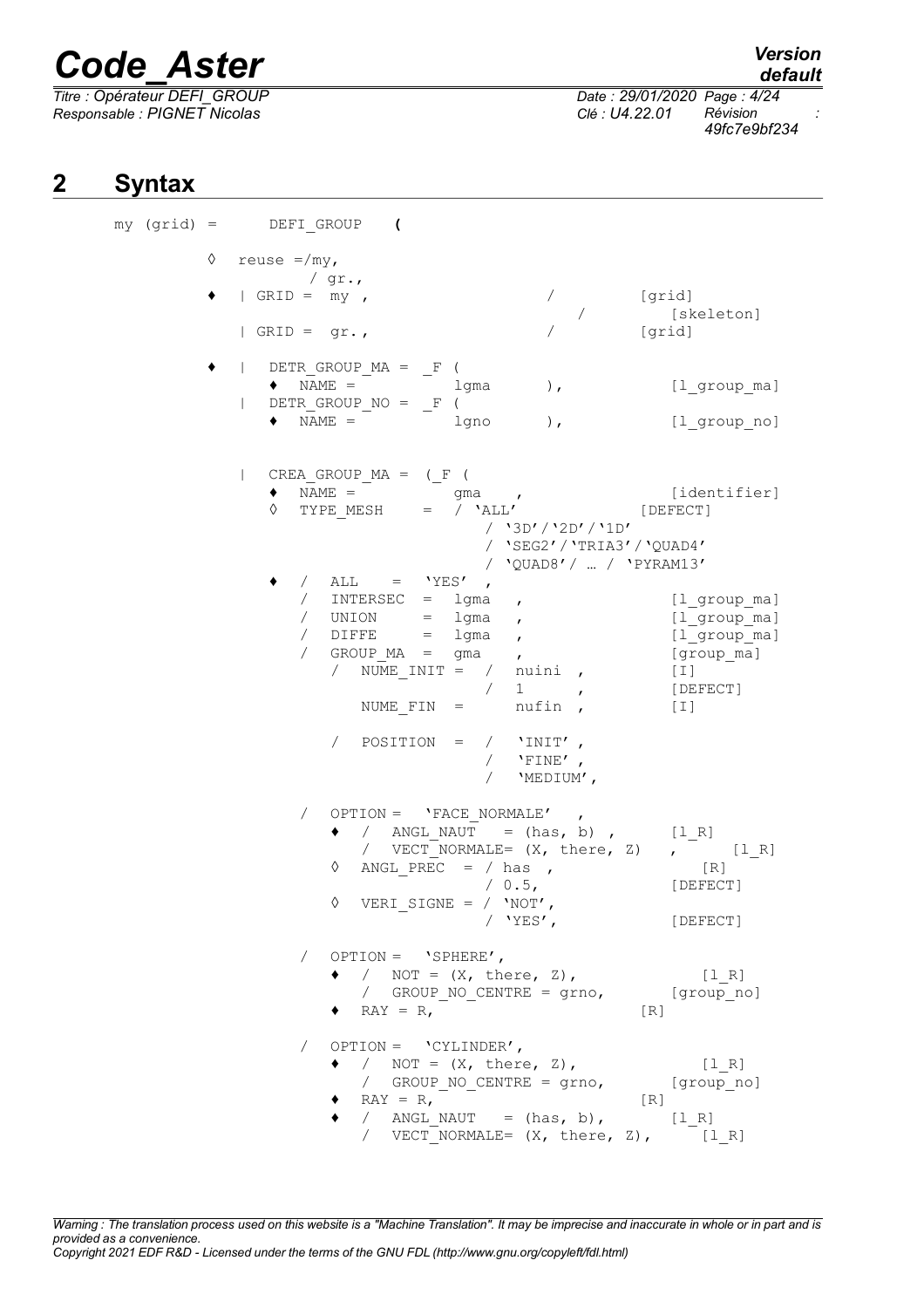*Titre : Opérateur DEFI\_GROUP Date : 29/01/2020 Page : 5/24 Responsable : PIGNET Nicolas Clé : U4.22.01 Révision :*

*Code\_Aster Version default*

*49fc7e9bf234*

|                            | / $OPTION = 'BAND',$<br>/ NOT = $(X, \text{ there}, Z)$ ,<br>/ GROUP_NO_CENTRE = grno, [group_no]<br>/ ANGL NAUT = $(has, b)$ , [1 R]<br>/ VECT NORMALE= (X, there, Z), [1 R]<br>$\bullet$ DIST = D,                                                                                                                                               | $[1 R]$<br>$\begin{bmatrix} R \end{bmatrix}$                                                               |
|----------------------------|----------------------------------------------------------------------------------------------------------------------------------------------------------------------------------------------------------------------------------------------------------------------------------------------------------------------------------------------------|------------------------------------------------------------------------------------------------------------|
| $\sqrt{2}$                 | $OPTION = 'SUPPORT',$<br>◆ GROUP_NO = lgno , [l_group_no]<br>◆ TYPE APPUI = / 'AU MOINS UN'<br>/ $'ALL'$<br>/ $'$ $"$ TOP $\! '$                                                                                                                                                                                                                   |                                                                                                            |
|                            | / 'MAJORITY'<br>/ OPTION = $'$ FISS XFEM',<br>$\bullet$ CRACK = (fiss1, fiss2,),<br>TYPE GROUP = $/$ 'XFEM'<br>/ 'HEAVISIDE'<br>/ 'CRACKTIP'<br>/ 'MIXED'<br>/ 'FISSUREE'                                                                                                                                                                          | [l fiss xfem]                                                                                              |
| $),$ , $)$ ,               |                                                                                                                                                                                                                                                                                                                                                    |                                                                                                            |
| $\mathbf{I}$<br>$\sqrt{2}$ | CREA GROUP $NO = (F ($<br>$\bullet$ NAME = $\bullet$ 9no ,<br>/ INTERSEC = lgno ,<br>/ $UNION = 1gno$ ,<br>$/$ DIFFE = $1qno$ ,<br>/ $GROUPNO = gno$<br>/ $\texttt{NUME} \texttt{\_INIT} = / \texttt{nuini}$ ,<br>$/$ 1<br>$\mathbf{r}$<br>$\begin{array}{rcl}\n\text{NUME\_FIN} & = & \text{nufin} \quad,\end{array}$<br>/ POSITION = $/$ 'INIT', | [identifier]<br>[l group no]<br>[l group no]<br>[l group_no]<br>[group no]<br>$[1]$<br>[DEFECT]<br>$[\;1]$ |
|                            | $\sqrt{1 + \text{FINE} \cdot \frac{1}{\epsilon}}$<br>/ 'MEDIUM',                                                                                                                                                                                                                                                                                   |                                                                                                            |
|                            | / $OPTION = 'ENV SPHERE',$<br>• / NOT = $(X, \text{ there}, Z),$ [1 R]<br>/ GROUP_NO_CENTRE = grno, [group_no]<br>$RAY = R$ ,<br>PRECISION = $eps$ ,                                                                                                                                                                                               | $\lfloor R \rfloor$<br>[R]                                                                                 |
|                            | $OPTION = 'ENV CYLINDRE',$<br>$\bullet$ / NOT = $(X, \text{ there}, Z)$ ,<br>/ GROUP NO CENTRE = grno, [group no]<br>$RAY = R$ ,<br>[R]<br>/ ANGL_NAUT = $(has, b)$ , $[1_R]$<br>/ VECT_NORMALE= $(X, there, Z)$ , $[1_R]$<br>PRECISION = $eps$ ,                                                                                                  | $[1_R]$<br>$\lceil R \rceil$                                                                               |
|                            | / OPTION = $'PLAN',$<br>• / NOT = $(X, \text{ there}, Z),$ [1R]<br>/ GROUP_NO_CENTRE = grno, [group_no]<br>/ $ANGL_NAUT$ = $(has, b)$ , $[1_R]$<br>/ $VECTONONALE = (X, there, Z), [1_R]$<br>$\bullet$ PRECISION = eps,                                                                                                                            | [R]                                                                                                        |
|                            | $OPTION = 'SEGM DROI ORDO',$<br>◆ GROUP NO = gno2, $[group_n]$                                                                                                                                                                                                                                                                                     |                                                                                                            |

*Warning : The translation process used on this website is a "Machine Translation". It may be imprecise and inaccurate in whole or in part and is provided as a convenience.*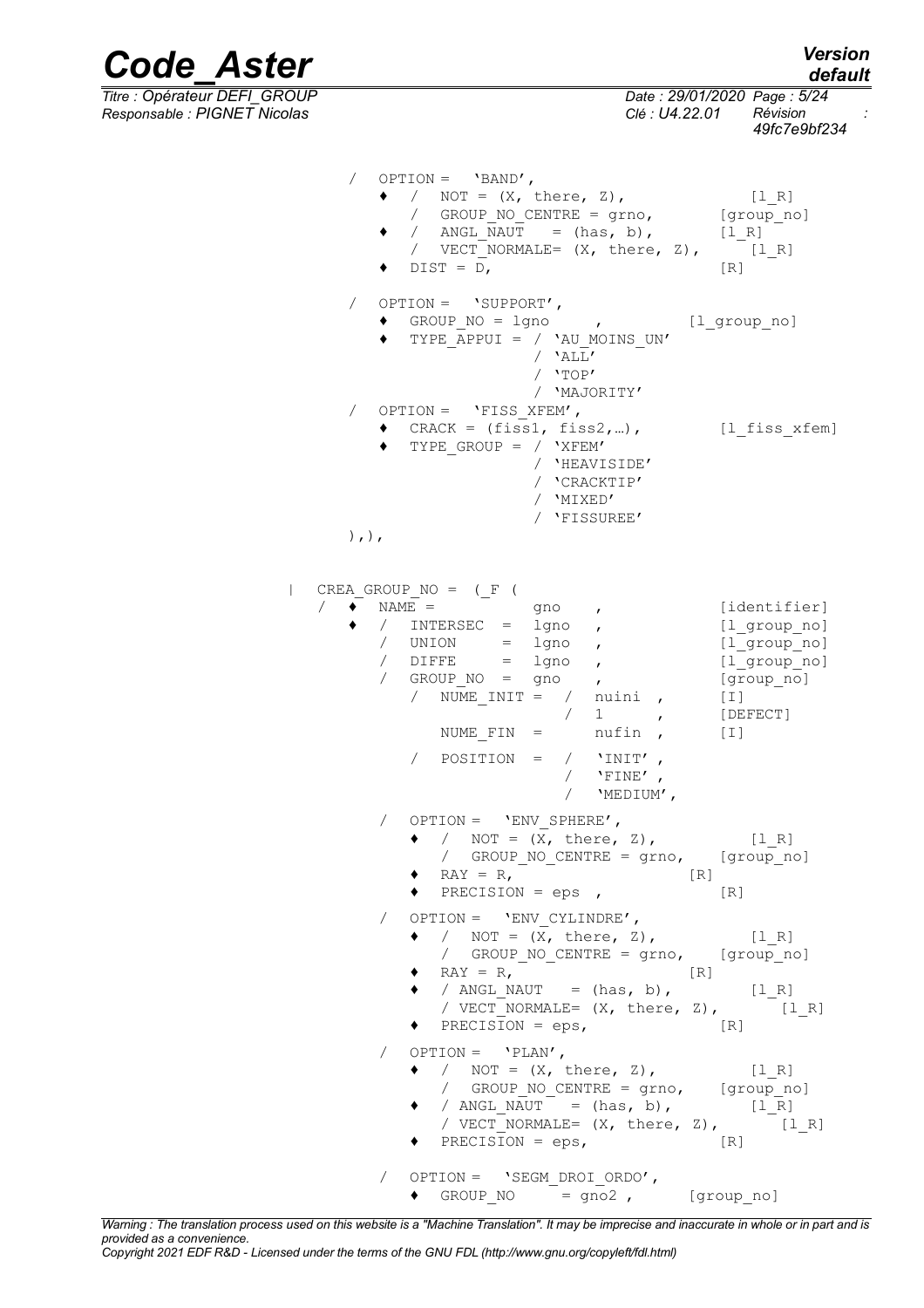*default*

# *Code\_Aster Version*

*Titre : Opérateur DEFI\_GROUP Date : 29/01/2020 Page : 6/24*

| Responsable : PIGNET Nicolas |                                                                                                                                                                                                                                           | Clé : U4.22.01 Révision<br>$\cdot$<br>49fc7e9bf234 |
|------------------------------|-------------------------------------------------------------------------------------------------------------------------------------------------------------------------------------------------------------------------------------------|----------------------------------------------------|
|                              | ◆ GROUP_NO_ORIG= gnoA, [group_no]<br>◆ GROUP_NO_EXTR= gnoB , [group_no]<br>$\bullet$ PRECISION = prec, $[R]$<br>CRITERION = $\sqrt{RELATIVE'}$ ,<br>/ 'ABSOLUTE' ,                                                                        |                                                    |
|                              | / $OPTION = 'NOEUD_ORDO',$<br>$\bullet$ GROUP_MA = $\boxed{$ gmaAB , [group_ma]<br>0 GROUP NO ORIG= gnoA, [group no]<br>↑ GROUP NO EXTR= gnoB, [group no]<br>$\Diamond$ VECT ORIE = $(vx, vy, [vz])$ , [1 R]                              |                                                    |
| $\sqrt{2}$                   | $OPTION = 'TUNNEL',$<br>$\bullet$ / ALL = 'YES'<br>/ GROUP_MA = lgma, [l_group_ma]<br>◆ GROUP_MA_AXE = gnoA, $[1\text{ group}]$<br>◆ GROUP_NO_ORIG= gnoA , $[\text{group}_n\overline{o}]$<br>◆ RAY = R , $[R]$<br>◆ LENGTH = long , $[R]$ |                                                    |
| $\sqrt{2}$                   | OPTION = 'INCLUSION',<br>• GROUP_MA = $lgma$ , $[l_grow_m a]$<br>$\bullet$ CAS_FIGURE = / $'2D'$<br>/ 3D'<br>$/$ '2.5D'                                                                                                                   |                                                    |
|                              | $\lozenge$ DISTANCE_MAX = distma [R]<br>$\bullet$ GROUP $MA$ INCL = $lgma_inc$ , $[l_grow_ma]$<br>$\Diamond$<br>MAILLAGE INCL = $ma$ inc , [grid]                                                                                         |                                                    |
|                              | $OPTION = 'INTERVALLE VALUE'$ ,<br>$\bullet$ CHAM GD = chno,<br>$\bullet$ NOM $\overline{CMP}$ = $\text{cmp}$ ,<br>$\bullet$ VALE = (vmin, vmax) [R]                                                                                      | [cham_no]<br>[TXM]                                 |
|                              | OPTION = $'$ FISS XFEM',<br>CRACK = $(fiss1, fiss2,)$ , $[1_fiss_xfem]$<br>TYPE GROUP = $/$ 'XFEM'<br>/ 'HEAVISIDE'<br>/ 'CRACKTIP'<br>/ 'MIXED'<br>/ 'ZONE MAJ'<br>/ 'TORUS'<br># If TYPE GROUP = 'TORUS':                               |                                                    |
|                              | $\bullet$ RAYON TORE = R,                                                                                                                                                                                                                 | $\lceil R \rceil$                                  |
|                              | OPTION = $'RELA CINE BP',$<br>CABLE BP $=$ cable bp,<br>$\bullet$ PREF GRNO = pref,<br>$= 'RCBP'$                                                                                                                                         | [cable precont]<br>[TXM]<br>[DEFECT]               |
|                              | $GROUP_MA = 1gma,$ [l_identificator]<br>$\Diamond$ NAME<br>$=$ lgno,<br>♦<br>$\texttt{CRIT\_NOEUD}$ = / $\texttt{YALL'}$ ,<br>/ $'$ $'$ TOP $'$ ,<br>/ 'MEDIUM',<br>/ $'CFNTER'$ ,                                                        | $[1_{\texttt{group} \_ \text{no}}]$<br>[DEFECT]    |

/ TOUT GROUP MA: 'YES',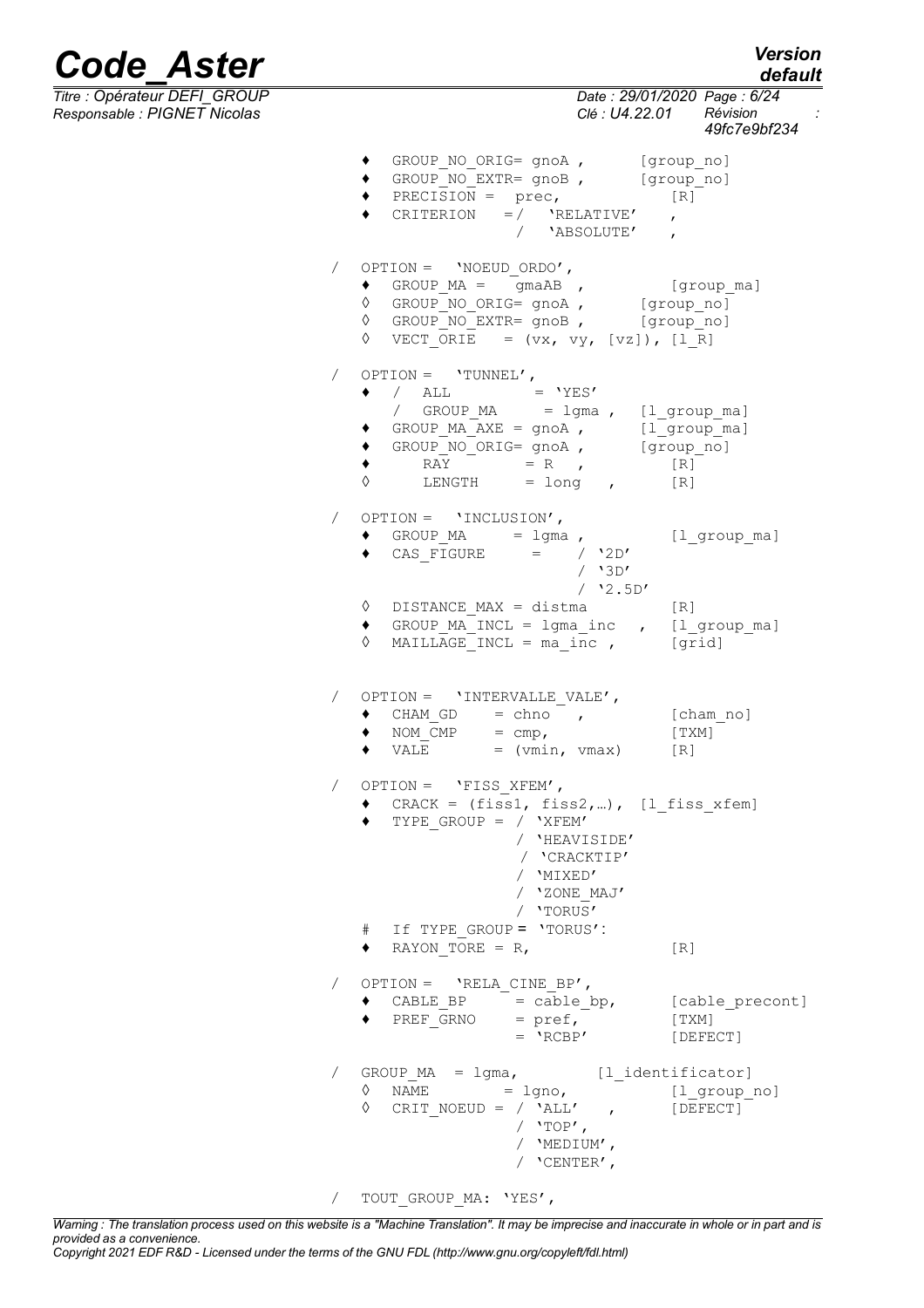*Titre : Opérateur DEFI\_GROUP Date : 29/01/2020 Page : 7/24 Responsable : PIGNET Nicolas Clé : U4.22.01 Révision :*

|   | $),$ , $)$ ,                      |            |          |
|---|-----------------------------------|------------|----------|
| ♦ | $\text{ALARM}$ = / $\text{YES}$ , | $/$ 'NOT', | [DEFECT] |
|   | INFORMATION = $/ 1$ ,             | 2,         | [DEFECT] |

Type of the result:

| If GRID: grid  |  | <b>then :</b> grid |        |          |
|----------------|--|--------------------|--------|----------|
|                |  | : skeleton         |        | skeleton |
| If GRID : grid |  |                    | then : | arid     |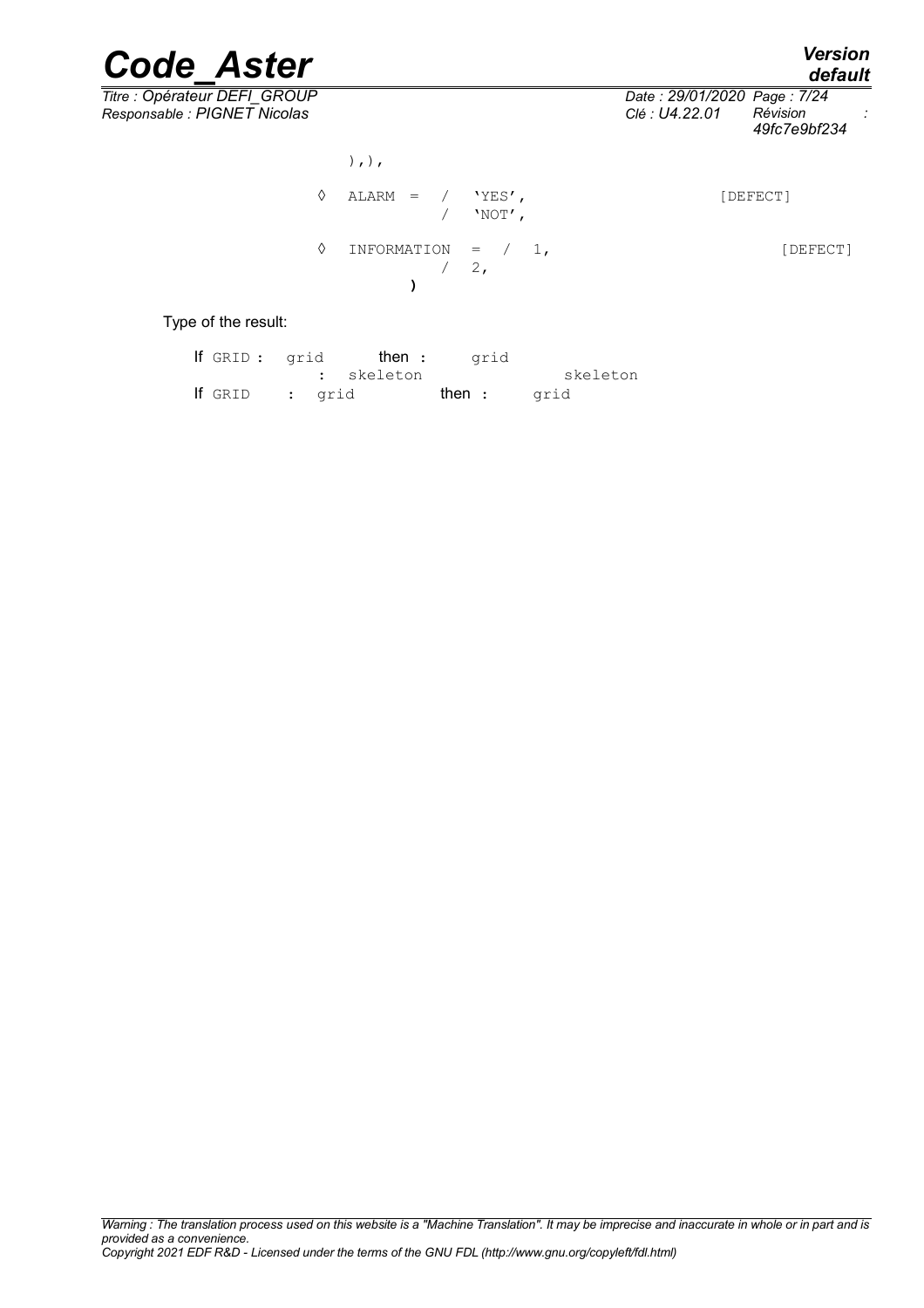*Titre : Opérateur DEFI\_GROUP Date : 29/01/2020 Page : 8/24 Responsable : PIGNET Nicolas Clé : U4.22.01 Révision :*

### <span id="page-7-2"></span>**3 Operands**

### **3.1 General information on the operands**

<span id="page-7-1"></span>This order treats the concepts of the type in the same way  $\sigma$ rid or skeleton. In the continuation one will use the vocabulary "grid".

This order makes it possible to define new groups of meshs (or groups of nodes) in an existing grid: the grid is enriched my. No new mesh and no new node are created. They must be already present in the grid to be able to be used.

The definition of a new group can be done in several ways:

- by Boolean operation on existing groups: intersection (INTERSEC), meeting (UNION) or difference (DIFFE),
- according to a geometrical criterion: meshs whose node belongs to a given sphere,…
- for the groups of nodes, by referring to existing groups of meshs. The group of nodes thus defined contains **all** nodes of the meshs of the group of meshs origin (keywords TOUT GROUP MA and GROUP MA).

The operator treats initially the keyword CREA\_GROUP\_MA so that one can make use of the groups of meshs thus defined in the keyword CREA\_GROUP\_NO.

With each occurrence of a keyword CREA GROUP MA ( NO) one defines a new group named (keyword NAME). This new group can then be re-used in the following occurrences to define new groups by intersection, meeting,…

Keywords DETR GROUP MA and DETR GROUP NO allow "to destroy" groups of meshs or nodes. The meshs and the nodes of these groups are not removed, they are only the definitions of the groups which are unobtrusive. These keywords are useful for example in the loops python when one wants to create a group with each iteration of the loop: one starts by destroying this group then one recreates it under the same name. That avoids changing name of group to each iteration.

One can note that most features of DEFI\_GROUP are feasible directly in module SMESH of SALOMÉ, namely:

- Boolean operation on existing groups,
- creation of group per type of mesh (filter SMESH  $\texttt{Tvpe}$ ).
- according to a geometrical criterion (filter SMESH  $LyingOn$ ),
- according to a criterion of angle of normal for surface meshs (filter SMESH Coplanar),
- for the groups of meshs being based on groups of nodes (function SMESH ' Group based one nodes of other groups '),
- for the groups of nodes, by referring to existing groups of meshs (function SMESH ' Group based one nodes of other groups '),
- suppression of groups.

### **3.2 Operands GRID and GRID**

<span id="page-7-0"></span> $|$  GRID = my

my is the name of the grid which one wants "to enrich".

 $|$  GRID = qr.

 $qr.$  is the name of the auxiliary grid which one wants "to enrich".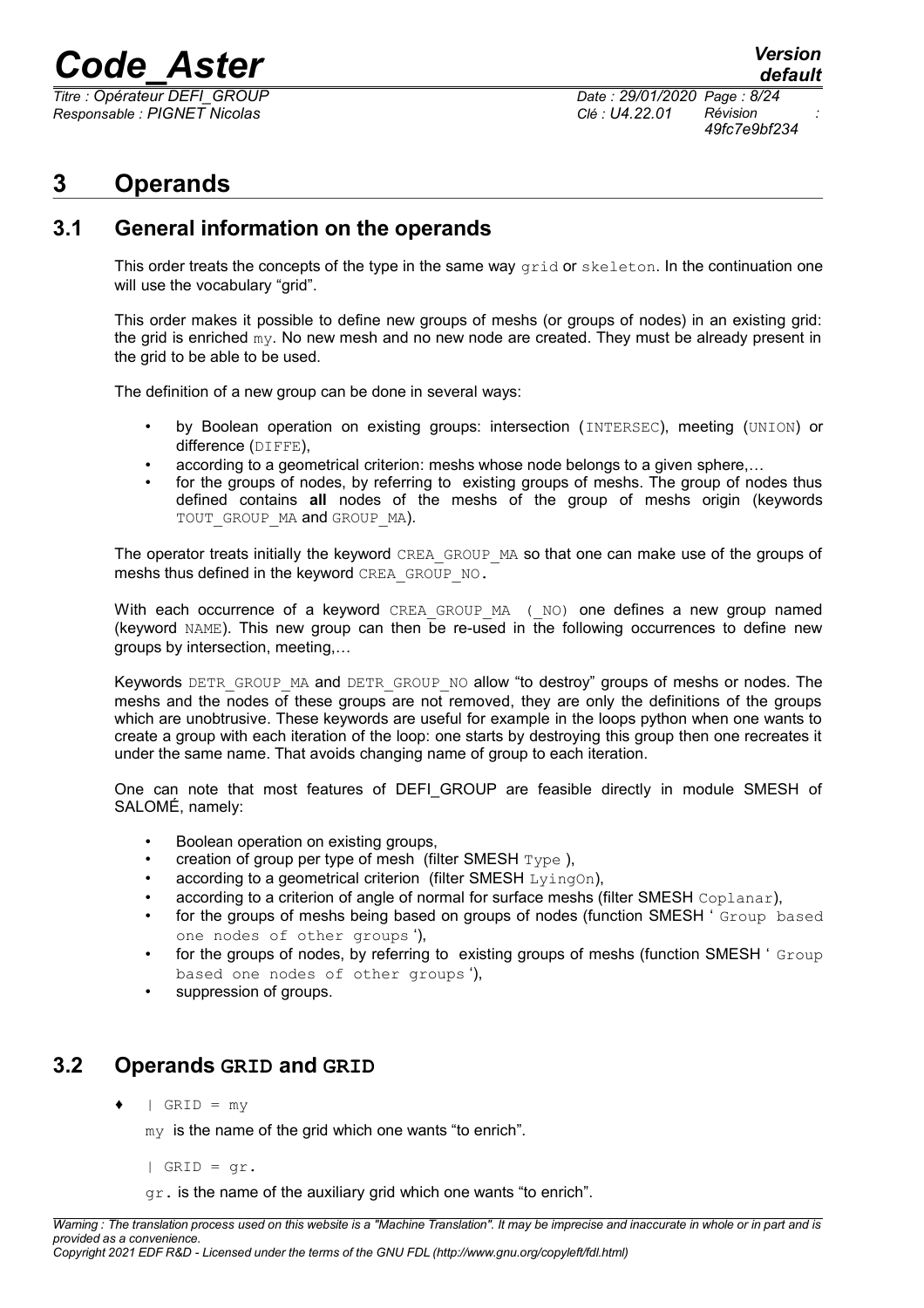*Titre : Opérateur DEFI\_GROUP Date : 29/01/2020 Page : 9/24 Responsable : PIGNET Nicolas Clé : U4.22.01 Révision :*

*49fc7e9bf234*

### **3.3 Keywords DETR\_GROUP\_MA and DETR\_GROUP\_NO**

<span id="page-8-0"></span>These two keywords factor make it possible to remove the definition of groups of meshs or nodes. These keywords are sometimes necessary because the code stops in fatal error if one tries to create a group whose name is already used. It is necessary to destroy the group before being able to re-use its name. The behavior of the two keywords is similar and we will speak here only about DETR\_GROUP\_MA.

### Syntax:

DETR GROUP MA= F (NOM= (gm1, gm2, ...)),

The keyword factor DETR GROUP MA is a priori répétable but it is never necessary because the keyword NAME allows to indicate a list of names of groups to be destroyed  $(g_{m1},g_{m2},...).$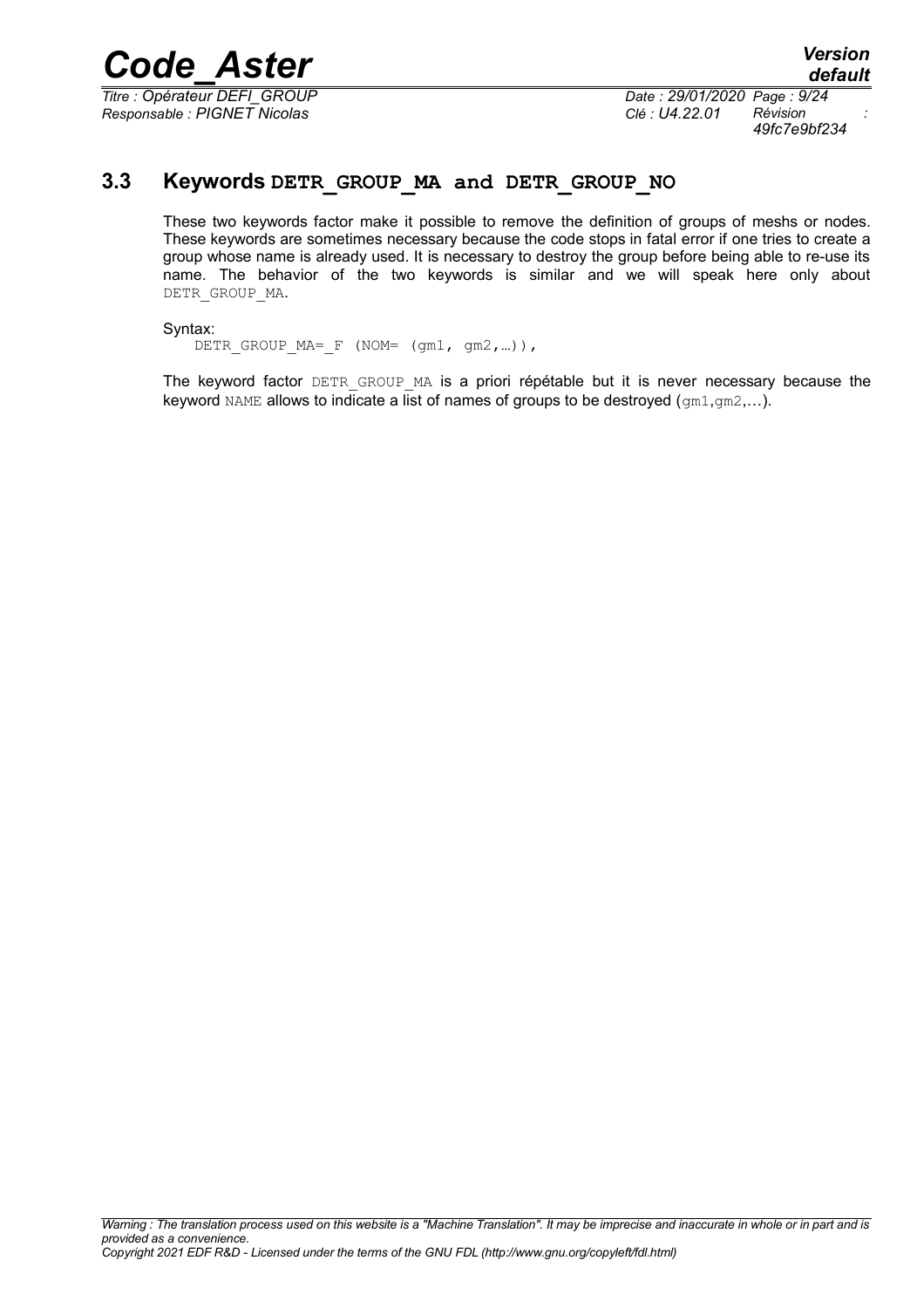*Responsable : PIGNET Nicolas Clé : U4.22.01 Révision :*

*Titre : Opérateur DEFI\_GROUP Date : 29/01/2020 Page : 10/24 49fc7e9bf234*

It is important to know that all the occurrences of the keyword DETR GROUP MA are treated front those of the keyword CREA\_GROUP\_NO because the objective of this keyword is to be able to re-use the destroyed name. It also should be known that the destruction of a non-existent group does not involve any message of alarm. These choices make it possible for example to make in a loop python:

```
for I in arranges (N):
   DEFI GROUPE (reuse=MA, MAILLAGE=MA,
             DETR GROUP MA= F (NAME ('GM1',),
             CREA GROUP MA= F (NOM=' GM1', ...
```
At the time of the first iteration, the group  $\text{VGM1}'$  do not exist, one asks his destruction but no message of alarm is transmitted.

### **Note:**

*As the destruction takes place at the beginning of the order, it is impossible to modify a group by making only one call with DEFI\_GROUP . For example, one cannot make "enlarge" (in a loop) a group by adding a small group to him ( b1 ) :*

```
for I in arranges (N):
  b1=nouveau group…
   DEFI_GROUP (reuse=MA, MAILLAGE=MA,
   CREA GROUP MA= F (NOM=' tout', UNION= ('all', 'b1'),),
```
*To do that, it is necessary to invite twice DEFI\_GROUP :*

```
for I in arranges (N):
  b1=nouveau group…
   DEFI_GROUP (reuse=MA, MAILLAGE=MA,
      DETR_GROUP_MA=_F (NOM=' tout2'),
      CREA_GROUP_MA=_F (NOM=' tout2', UNION= ('all', 'b1'),),)
   DEFI_GROUP (reuse=MA, MAILLAGE=MA,
      DETR_GROUP_MA=_F (NOM=' tout'),
      CREA-GROUPMA= F (NOM=' tout', UNION= ('tout2', 'b1'),),
```
### **3.4 Keyword CREA\_GROUP\_MA**

<span id="page-9-2"></span>| CREA\_GROUP\_MA

<span id="page-9-1"></span>An occurrence of this keyword factor makes it possible to define a new group of meshs.

### **3.4.1 Operand NAME**

 $\triangleleft$  NAME = qma

One gives here the name (with "quotes") of the new group of meshs.

### **3.4.2 Operand TYPE\_MAILLE**

<span id="page-9-0"></span>◊ TYPE\_MAILLE= /'ALL'/'3D'/'2D'/'1D' (DEFAUT=' TOUT') /'SEG2'/'TRIA3'/'QUAD4'/…/'PYRAM13'

This keyword makes it possible to filter the meshs which one will put in the new group of meshs. By default, it does not have there a filter, but if the user writes for example: TYPE\_MAILLE=' 2D', the group created will contain only surface meshs. The user can also filter the group to be created for a kind of mesh individual (TRIA3, HEXA27, ...). All types of meshs (POI1, SEG2, SEG3, SEG4, ..., PYRAM13) are authorized.

Examples:

*Copyright 2021 EDF R&D - Licensed under the terms of the GNU FDL (http://www.gnu.org/copyleft/fdl.html)*

*default*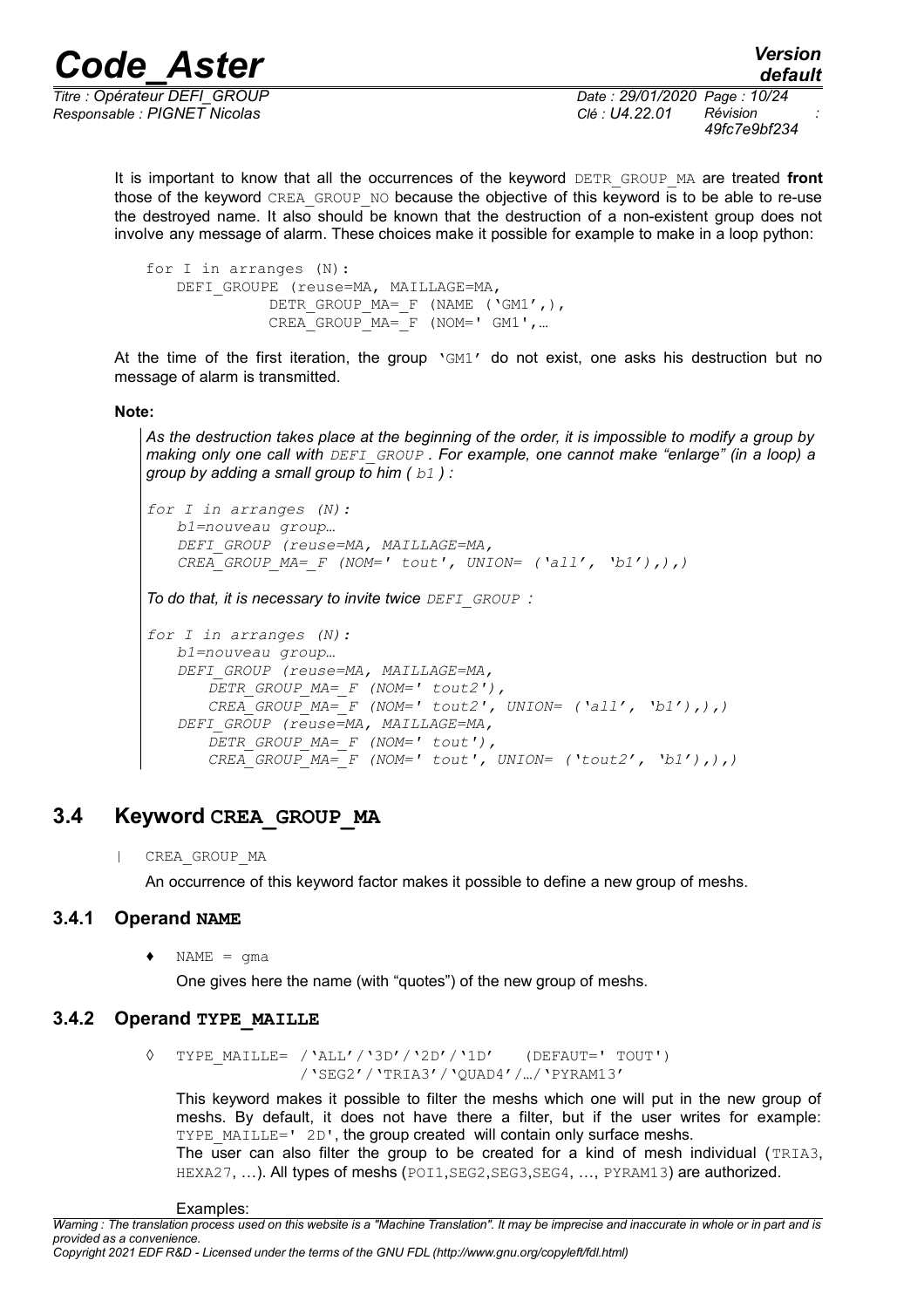*Titre : Opérateur DEFI\_GROUP Date : 29/01/2020 Page : 11/24 Responsable : PIGNET Nicolas Clé : U4.22.01 Révision :*

*Code\_Aster Version default*

*49fc7e9bf234*

CREA GROUP MA= F (NOM=' VOLUM', 'TOUT=' YES', TYPE MAILLE=' 3D') allows to create the group of all the voluminal meshs (HEXA, PENTA,…) grid.

CREA GROUP MA= F (NOM=' VOLH27', 'GROUP MA=' GMA1', TYPE MAILLE='  $HEXA<sub>2</sub>7'$ allows to create the group of all the meshs of the type  $HEXA27$  contained in GROUP MA. GMA1.

### **3.4.3 Operand ALL**

<span id="page-10-3"></span> $/$  ALL = 'YES'

This keyword makes it possible to define a group containing all the meshs of the grid.

### **3.4.4 Operand INTERSEC**

<span id="page-10-2"></span>/ INTERSEC =  $(gma1, gma2, gma3,...)$ ,

The new group of meshs will be obtained by taking all the meshs of  $qma1$  who also belong to gma2, gma3,…. The order of the meshs remains that of gma1.

### **3.4.5 Operand UNION**

<span id="page-10-1"></span>/  $UNION = (qma1, qma2, qma3,...)$ 

The new group of meshs will be obtained by taking all the meshs of  $\sigma_{\text{m}a1}$ , then by adding the meshs of gma2 who do not belong to gma1, then those of gma3 who do not belong nor to gma1 nor with gma2, etc.

### **3.4.6 Operand DIFFE**

<span id="page-10-0"></span> $/$  DIFFE =  $(gma1, gma2, gma3,...)$ 

The new group of meshs will be obtained by taking all the meshs of  $qma1$  who do not belong to the other groups of the list. The order of the meshs remains that of  $qma1$ .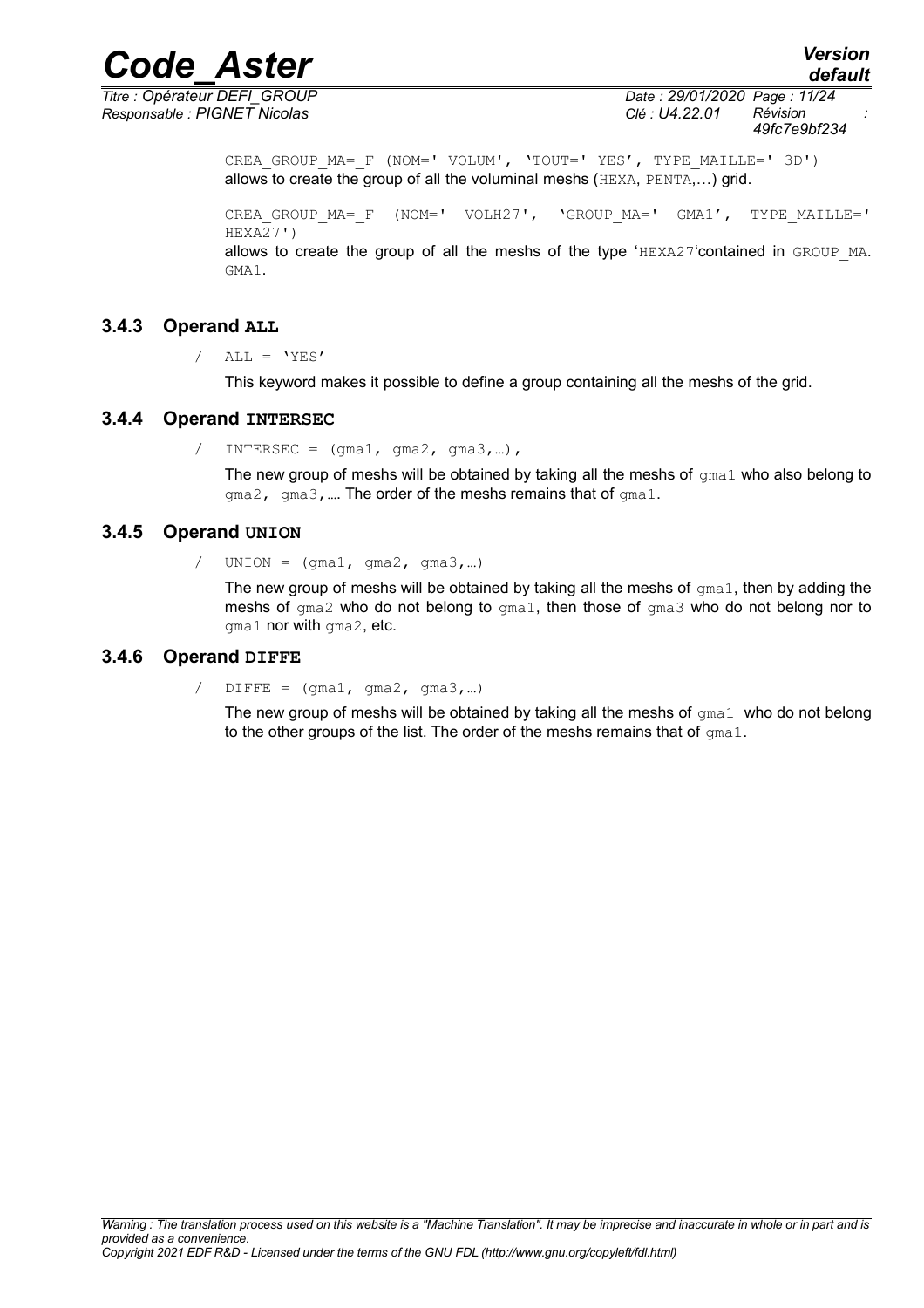*Titre : Opérateur DEFI\_GROUP Date : 29/01/2020 Page : 12/24 Responsable : PIGNET Nicolas Clé : U4.22.01 Révision :*

*49fc7e9bf234*

### **3.4.7 Sub-group of an existing group: keywords GROUP\_MA / POSITION / NUME\_INIT / NUME\_FIN**

<span id="page-11-0"></span>One can create a new group of mesh by selecting certain meshs of an existing group.

### **1 era possibility:**

A group is created from only one nets while specifying by the keyword POSITION the required mesh.

### **Example:**

CREA GROUP MA =  $F$  ( GROUP MA = G1, POSITION = 'INIT', NAME = G1I)

The group  $G1I$  the 1 contains<sup>era</sup> mesh of the group  $G1$ .

### **2 ème possibility:**

One creates a group containing the meshs ranging between the rows nuini and nufin (included) in an existing group.

### **Example:**

CREA GROUP MA= F (GROUP MA = G1, NUME INIT = 3, NUME FIN = 7, NAME = G1P)

The group G1P contains meshs 3,4,5,…, 7 of G1.

### **Caution:**

*These keywords use the concept of order meshs in a group of meshs. This order is often unknown to the user. It can depend on the preprocessor. It is the order of the meshs at the time of the definition of GROUP\_MA in the file of grid Aster.*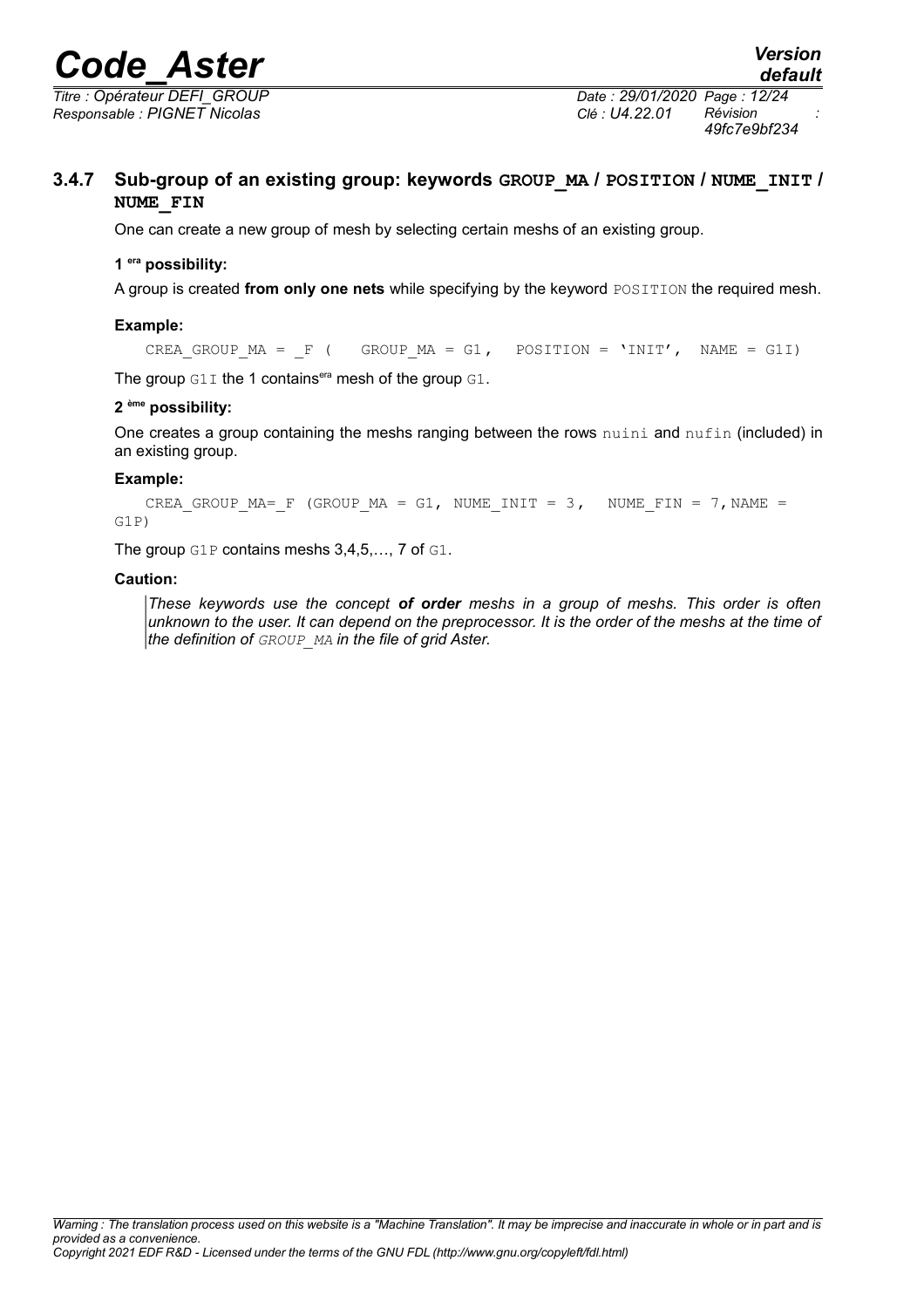*Responsable : PIGNET Nicolas Clé : U4.22.01 Révision :*

*Titre : Opérateur DEFI\_GROUP Date : 29/01/2020 Page : 13/24 49fc7e9bf234*

### **3.4.8 Operand OPTION = 'FACE\_NORMALE'**

<span id="page-12-0"></span>/ OPTION = 'FACE\_NORMALE'

This option makes it possible to define one GROUP MA constituted by surface meshs whose normal is parallel to the direction of the vector defined by its components if the keyword is used VECT\_NORMALE or with that of the first vector of the new base defined by the change of reference mark due to the nautical angles.

In 3D, it is supposed that the surface meshs are plane facets. They are of type TRIA3, <code>TRIA6, QUAD4, QUAD8</code> or <code>QUAD9.</code> If one calls  $\;X_1^{}\,,\;X_2^{}\,$  and  $\;X_3^{}\;$  the vectors position of the first three nodes tops of the element, the normal is determined by the vector product:  $(X_2 - X_1) \wedge (X_3 - X_1)$ .

In 2D, it is supposed that the surface meshs are right segments. They are of type SEG2 or SEG3. If one calls  $|X_{1}|$  and  $|X_{2}|$  the vectors position of the two nodes ends of the element, the normal is defined by  $\, (X_{\,2}\! -\! X_{\,1}) \wedge z \,$  where  $\,z \,$  is the unit vector perpendicular to the plan and where one has affected 0. like third component with  $\,\left(\boldsymbol{X}_2\!-\!\boldsymbol{X}_1\right)$  .

#### **Note:**

*A mesh "facet" will be retained if its normal is colinéaire with the normal vector defined by VECT\_NORMALE . This condition must be checked except for a certain precision (keyword ANGL\_PREC ).*

*When one is chosen ANGL\_PREC (for example 30. degrees), one defines in fact the group of the meshs whose normal belongs to the cone of axis VECT\_NORMALE and of point angle ANGL\_PREC .*

*This can be used (for example) to gather the meshs of a half wraps spherical ( ANGL\_PREC = 90.).*

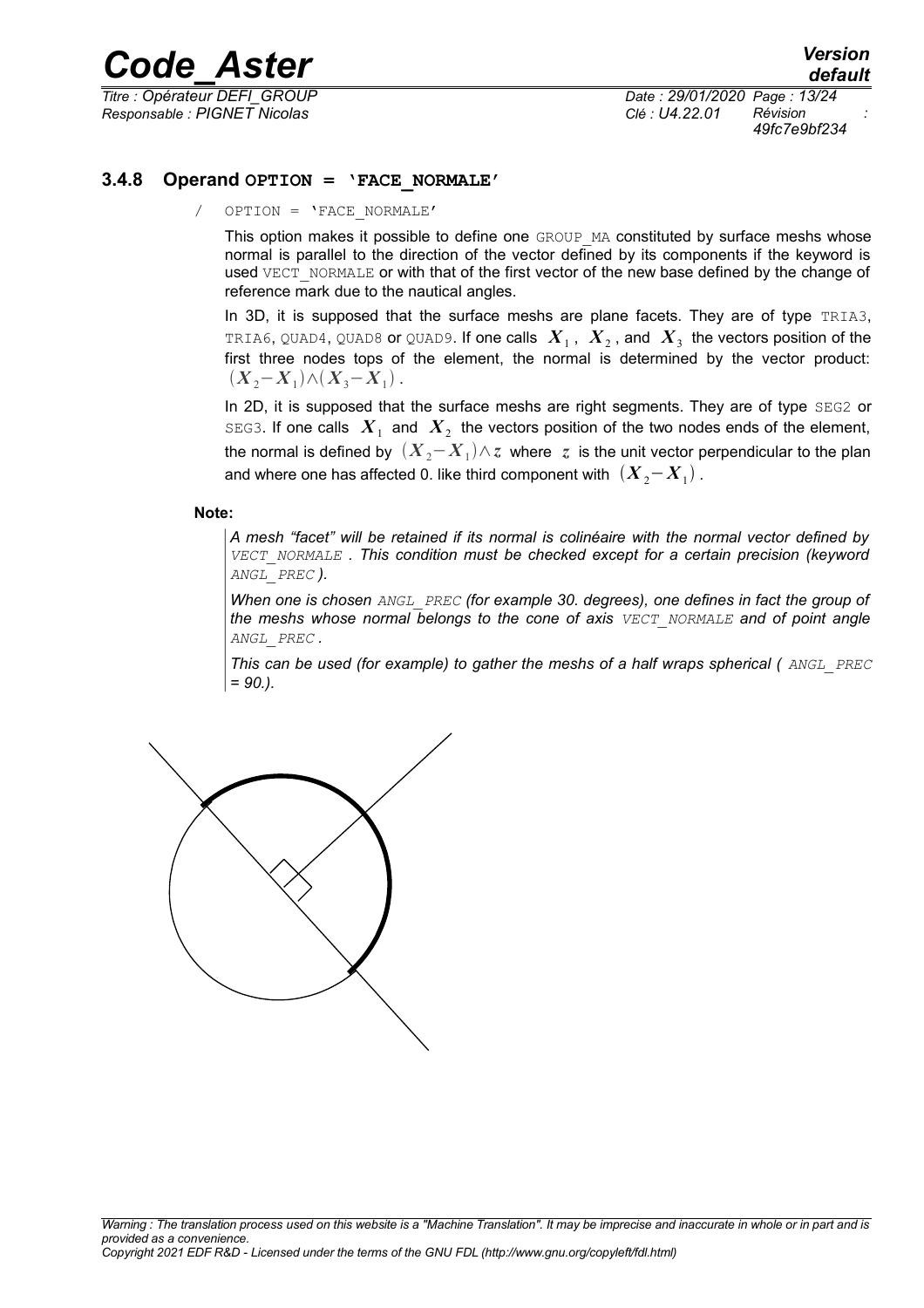*Responsable : PIGNET Nicolas Clé : U4.22.01 Révision :*

*Titre : Opérateur DEFI\_GROUP Date : 29/01/2020 Page : 14/24 49fc7e9bf234*

### **3.4.8.1 Operand ANGL\_NAUT**

<span id="page-13-7"></span>
$$
\bullet \quad / \quad \text{ANGL\_NAUT} = \text{has} \quad \text{in 2D}
$$
\n(has, B) in 3D

Nautical angles (has, b) defined in degrees, are the angles allowing to pass from the total reference mark of definition of the coordinates of the nodes to a reference mark whose first vector indicates the direction according to which the normal of the surface meshs is directed that one wishes to recover.

For the definition of the nautical angles, to see the operator AFFE\_CARA\_ELEM [U4.42.01] operand ORIENTATION.

### **3.4.8.2 Operand VECT\_NORMALE**

<span id="page-13-6"></span> $\bullet$  / VECT NORMALE =  $(X, \text{ there})$  in 2D  $(X, there, z)$  in 3D

> Coordinates  $X$ , there,  $Z$  are those giving the direction according to which the normal of the surface meshs is directed that one wishes to recover.

### **3.4.8.3 Operand ANGL\_PREC**

### <span id="page-13-5"></span> $ANGL$  PREC = has

It is the tolerance, in degrees, that one accepts on the angle formed by the vector provided by the user and the normal vector to the surface element to affirm that these two vectors have the same direction.

The value by default of has is  $0.5$  degree.

### **3.4.8.4 Operand VERI\_SIGNE**

<span id="page-13-4"></span>◊ VERI\_SIGNE = / 'NOT' , / 'YES' , [DEFECT]

If the value is affected 'NOT' with VERI SIGNE, it GROUP MA will be made up by the surface meshs whose normal is parallel to the vector given by the user.

If the value is affected 'YES', it GROUP MA will be made up by the surface meshs whose normal is parallel and has the same orientation as the vector given by the user.

<span id="page-13-3"></span>The value by default is 'YES'.

### **3.4.9 Operand OPTION = 'SPHERE'**

/ OPTION = 'SPHERE'

This option makes it possible to define one GROUP MA constituted by the meshs whose at least node belongs to a sphere (a circle in 2D) defined by its centre and its.

### **3.4.9.1 Operand NOT**

<span id="page-13-2"></span> $\bullet$  / NOT =  $(X, \text{ there})$  in 2D  $(X, \text{there}, Z)$  in 3D

X there Z are the coordinates of the center of the sphere.

### **3.4.9.2 Operand GROUP\_NO\_CENTRE**

<span id="page-13-1"></span>♦ GROUP\_NO\_CENTRE = grno

This keyword makes it possible to indicate which is the node coinciding with the center of the sphere.

### **3.4.9.3 Operand RAY**

<span id="page-13-0"></span> $\triangleleft$  RAY = R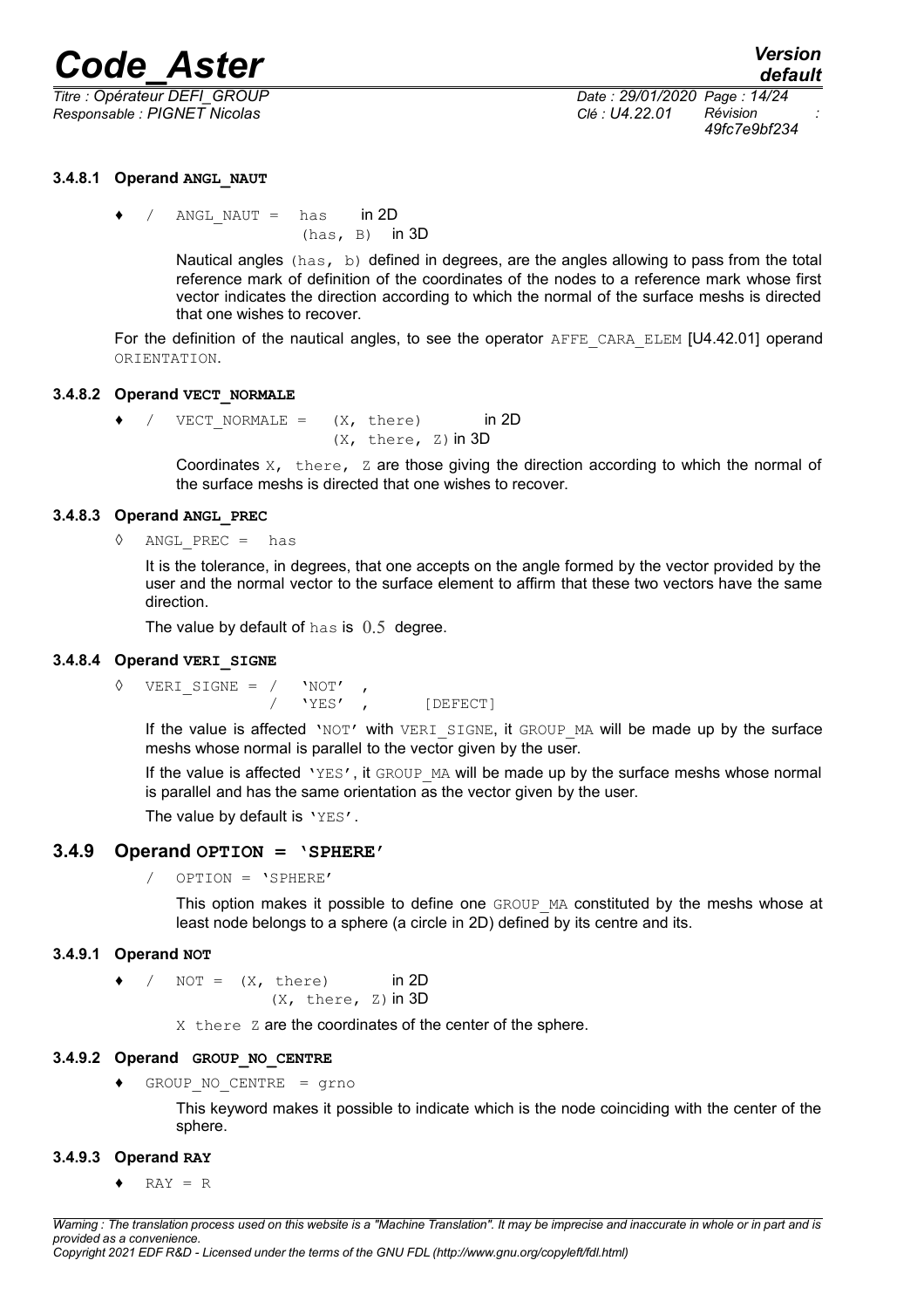# **Code\_Aster**<br>a : Opérateur DEFI\_GROUP between the set of the contract of the set of the set of the set of the set of the set o<br>Date : 29/01/2020 Page : 15/24

*Titre : Opérateur DEFI\_GROUP Date : 29/01/2020 Page : 15/24 Responsable : PIGNET Nicolas Clé : U4.22.01 Révision :*

*default*

*49fc7e9bf234*

R is the radius of the sphere (circle in 2D).

### **3.4.10 Operand OPTION = 'CYLINDER'**

<span id="page-14-7"></span>/ OPTION = 'CYLINDER'

This option makes it possible to define one GROUP\_MA constituted by the meshs whose at least node belongs to a cylinder defined by its axis and its ray.

The axis is defined by a vector and a point pertaining to this axis. This option has direction only in 3D.

### **3.4.10.1 Operand NOT**

<span id="page-14-6"></span> $\bullet$  / NOT =  $(X, \text{ there}, Z)$ 

 $X$  there  $Z$  are the punctual coordinates located on the axis of the cylinder.

### **3.4.10.2 Operand GROUP\_NO\_CENTRE**

<span id="page-14-5"></span>♦ GROUP\_NO\_CENTRE = grno

This MoT key makes it possible to indicate a node located on the axis of the cylinder.

### **3.4.10.3 Operand RAY**

<span id="page-14-4"></span> $\triangleleft$  RAY = R

 $R$  is the ray of the cylinder.

### **3.4.10.1 Operand ANGL\_NAUT**

<span id="page-14-3"></span> $\bullet$  / ANGL NAUT = (has, B)

Nautical angles has, B defined in degrees, are the angles allowing to pass from the total reference mark of definition of the coordinates of the nodes to a reference mark whose first vector indicates the direction of the axis of the cylinder.

For the definition of the nautical angles to see the operator AFFE CARA ELEM [U4.42.01] operand ORIENTATION.

### **3.4.10.2 Operand VECT\_NORMALE**

<span id="page-14-2"></span>/ VECT NORMALE =  $(X, there, Z)$ 

X there Z are the coordinates of a vector directing the axis of the cylinder.

### **3.4.11 Operand OPTION = 'BAND'**

<span id="page-14-1"></span>/ OPTION = 'BAND'

This option makes it possible to define one GROUP MA constituted by the meshs whose at least node belongs to a "band" defined by a plan "medium" (a line in 2D) and the half-width on both sides of this plan.

The plan is defined by a normal vector in this plan and a point belonging to him.

### **3.4.11.1 Operand NOT**

<span id="page-14-0"></span> $/$  NOT =  $(X, \text{ there})$  in 2D  $(X, there, z)$  in 3D

 $X$  there  $Z$  are the punctual coordinates pertaining to the plan "medium" of the band.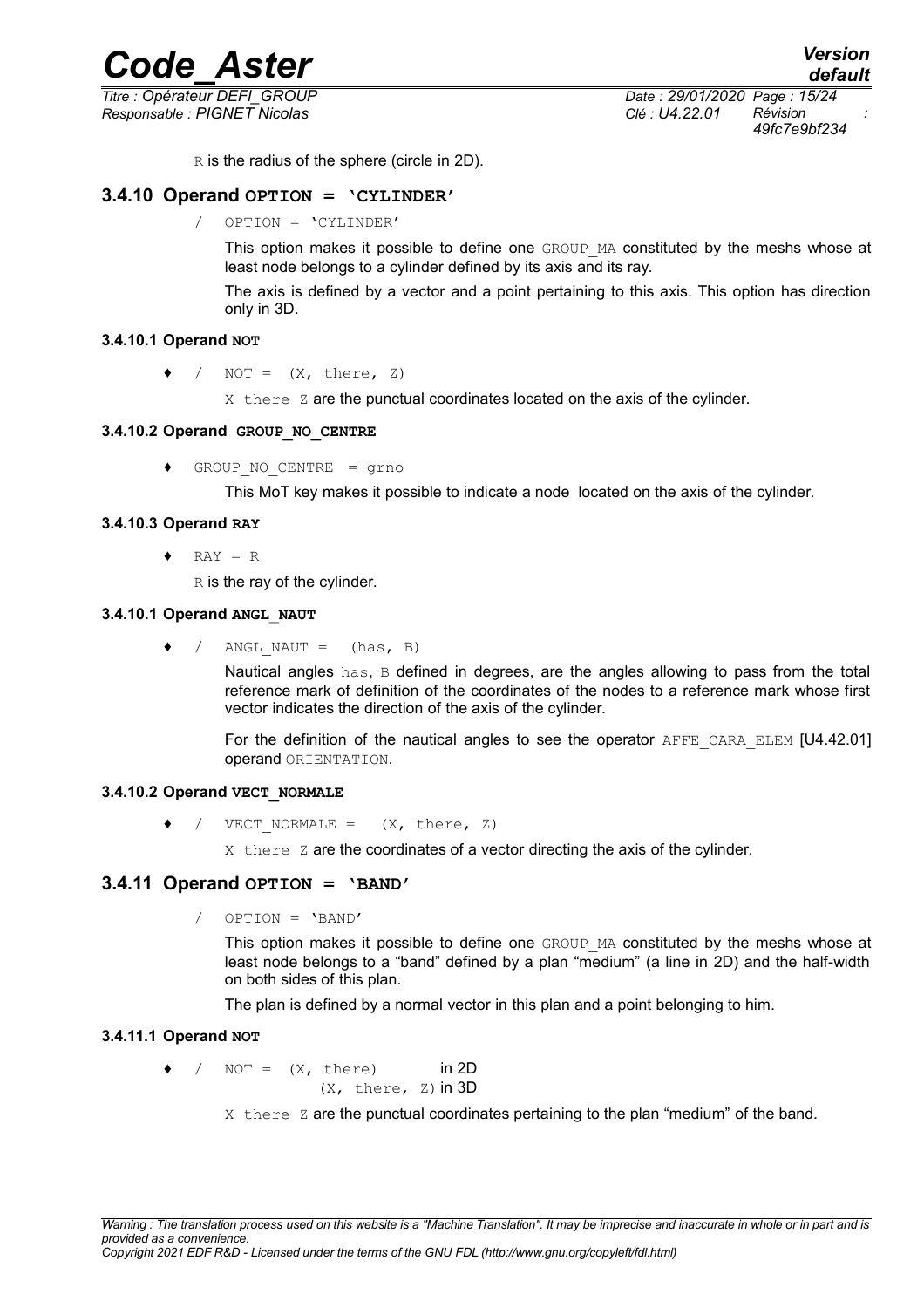*Responsable : PIGNET Nicolas Clé : U4.22.01 Révision :*

### **3.4.11.2 Operand GROUP\_NO\_CENTRE**

<span id="page-15-5"></span>♦ GROUP\_NO\_CENTRE = grno

This keyword makes it possible to define one belonging to the plan "medium" of the band.

### **3.4.11.3 Operand ANGL\_NAUT**

<span id="page-15-4"></span>♦ / ANGL\_NAUT = has in 2D

(has B) in 3D

Nautical angles  $has$ ,  $B$  defined in degrees, are the angles allowing to pass from the total reference mark of definition of the coordinates of the nodes to a reference mark whose first vector is orthogonal with the plan "medium" of the band.

For the definition of the nautical angles, to see the operator AFFE CARA ELEM [U4.42.01] operand ORIENTATION.

### **3.4.11.4 Operand VECT\_NORMALE**

<span id="page-15-3"></span> $\rightarrow$  / VECT NORMALE =  $(X, \text{ there})$  in 2D  $(X, there, z)$  in 3D

> $X$  there and  $Z$  are the components of a vector perpendicular to the plan "medium" of the band.

### **3.4.11.5 Operand DIST**

<span id="page-15-2"></span>♦ DIST = D

 $D$  is the half-width of the band.

### **3.4.12 Operand OPTION = 'SUPPORT'**

<span id="page-15-1"></span>This option makes it possible to recover the group of the meshs whose certain nodes belong to the whole of the nodes specified by the keyword GROUP\_NO.

GROUP  $NO = 1$  gno

This keyword makes it possible to define the list of the nodes which will be used as support with the meshs. Let us call lno1 this list.

- TYPE APPUI
	- / 'ALL' : the mesh will be retained if **all** its nodes belong to lno1
	- / 'TOP' : the mesh will be retained if **all** its nodes " **top** " belong to lno1
	- / 'AU\_MOINS\_UN' : the mesh will be retained **at least one** of its nodes belongs to lno1
	- / 'MAJORITY' : the mesh will be retained if **more half** of its nodes belong to lno1

### **3.4.13 Operand OPTION = 'FISS\_XFEM'**

<span id="page-15-0"></span>This option makes it possible to recover the group of the meshs of the type X-FEM specified by the keywords TYPE\_GROUP.

- $CRACT = (fiss1, fiss2, ...)$
- ♦ TYPE\_GROUP =
	- / 'HEAVISIDE' : the mesh will be retained if it is of Heaviside type
	- / 'CRACKTIP' : the mesh will be retained if it is of type Ace-tip
	- / 'MIXED' : the mesh will be retained if it is of Mixed type (Heaviside and Ace-tip)
	- $\gamma$  'XFEM' : the mesh will be retained if it is of Heaviside type, Ace-tip or Mixed
	- / 'FISSUREE' : the mesh will be retained if **all** its nodes are nouveau riches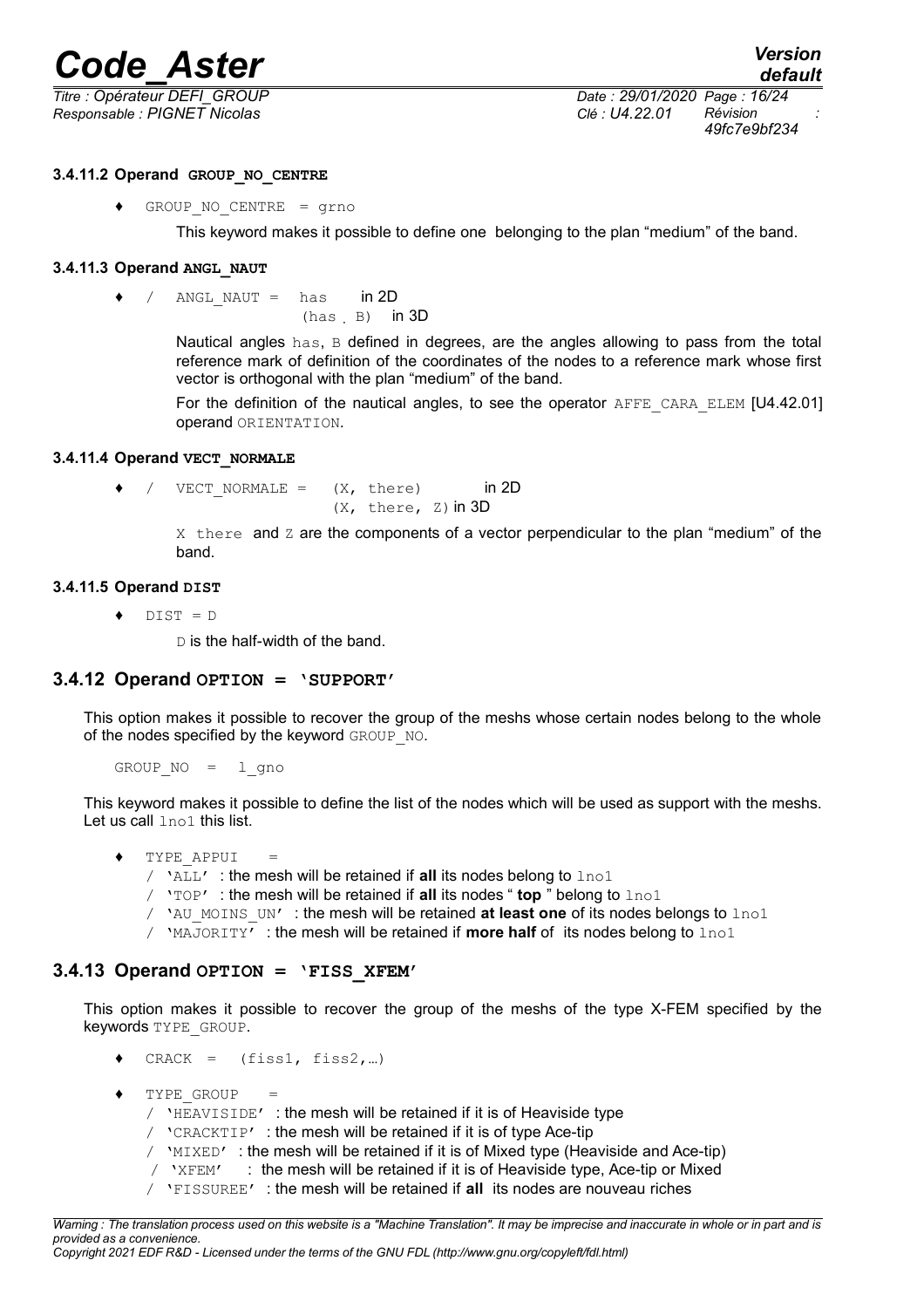*Responsable : PIGNET Nicolas Clé : U4.22.01 Révision :*

*default Titre : Opérateur DEFI\_GROUP Date : 29/01/2020 Page : 17/24 49fc7e9bf234*

<span id="page-16-5"></span>For a definition specifies concepts of Heaviside mesh and mesh Ace-tip, to see R7.02.12, §3.2.5.

### **3.5 Keyword CREA\_GROUP\_NO**

| CREA\_GROUP\_NO

An occurrence of this keyword factor makes it possible to define a new group of nodes (for the keywords GROUP MA and TOUT GROUP MA, one creates several groups of nodes "at a stretch").

### **3.5.1 Operand NAME**

<span id="page-16-4"></span> $/ \rightarrow$  NAME = gno

One gives here the name (with "quotes") of the new group of nodes.

### **3.5.2 Operand INTERSEC**

<span id="page-16-3"></span> $/$  INTERSEC =  $(9n01, 9n02, 9n03,...)$ 

The new group of nodes will be obtained by taking all the nodes of  $qno1$  who also belong to gno2, gno3, .... The order of the nodes remains that of gno1.

### **3.5.3 Operand UNION**

<span id="page-16-2"></span> $/$  UNION =  $(9n01, 9n02, 9n03,...)$ 

The new group of nodes will be obtained by taking all the nodes of  $qno1$ , then by adding the nodes of  $qno2$  who do not belong to  $qno1$ , then those of  $qno3$  who do not belong nor to gno1 nor with gno2, etc.

### **3.5.4 Operand DIFFE**

<span id="page-16-1"></span> $/$  DIFFE =  $($ gno1, gno2, gno3,...)

The new group of nodes will be obtained by taking all the nodes of  $q_{\text{no}}1$  who do not belong to the other groups of the list. The order of the nodes remains that of  $q_{\text{mol}}$ .

### **3.5.5 Under group of an existing group: keywords GROUP\_NO / POSITION / NUME\_INIT / NUME\_FIN**

<span id="page-16-0"></span>One can create a new group of node by selecting certain nodes of an existing group.

### **1 era possibility:**

A group is created **of only one node** while specifying by the keyword POSITION the required node.

### **Example:**

CREA GROUP NO =  $F$  (GROUP NO = G1, POSITION = 'INIT', NAME = G1I)

The group  $G1I$  the 1 contains<sup>er</sup> node of the group  $G1$ .

### **2 ème possibility:**

One creates a group containing the nodes ranging between the rows nuini and nufin (included) in an existing group.

### **Example:**

CREA GROUP NO= F (GROUP NO = G1, NUME INIT = 3NUME FIN = 7, NAME = G1P) The group G1P node 3,4,5,..., 7 contains of G1.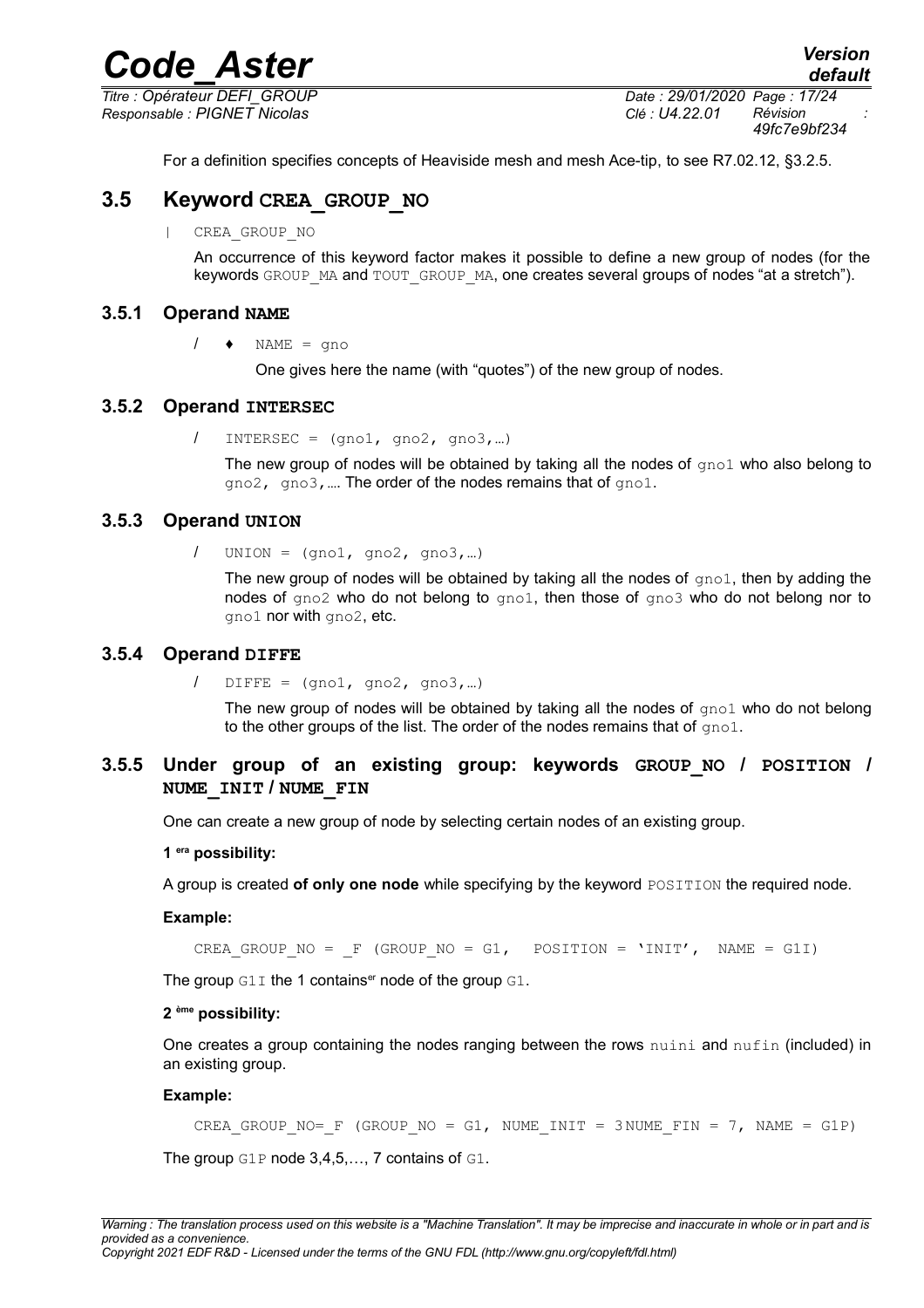*Responsable : PIGNET Nicolas Clé : U4.22.01 Révision :*

### **Caution:**

*These keywords use the concept of order nodes in a group of nodes. This order is often unknown to the user. It can depend on the preprocessor. It is the order of the nodes at the time of the definition of GROUP\_NO in the file of grid Aster.*

### **3.5.6 Operand OPTION = 'ENV\_SPHERE'**

<span id="page-17-8"></span>/ OPTION = 'ENV\_SPHERE'

This option makes it possible to define one GROUP\_NO constituted by the nodes located on the envelope of a sphere except for a precision given.

### **3.5.6.1 Operand NOT**

- <span id="page-17-7"></span> $\bullet$  / NOT =  $(X, \text{ there})$  , in 2D
	- $(X, there, Z)$ , in 3D

X there Z are the coordinates of the center of the sphere.

### **3.5.6.2 Operand GROUP\_NO\_CENTRE**

<span id="page-17-6"></span> $GROUP NO CENTRE = grno$ 

This keyword makes it possible to define the node coinciding with the center of the sphere.

### **3.5.6.3 Operand RAY**

<span id="page-17-5"></span> $\triangleleft$  RAY = R

R is the ray of the sphere.

### **3.5.6.4 Operand PRECISION**

<span id="page-17-4"></span>◊ PRECISION = eps

eps is the tolerance with which one defines the membership of one node in the envelope of the sphere. This tolerance is to be taken with the following direction:

if *d* is the distance from a node in the center of the sphere, one says that this node belongs to the group if:

∣*d*−*r*∣≤eps

### **3.5.7 Operand OPTION = 'ENV\_CYLINDRE'**

<span id="page-17-3"></span>/ OPTION = 'ENV\_CYLINDRE'

This option makes it possible to define one GROUP\_NO constituted by nodes located on the envelope of a cylinder except for a precision given.

This option has direction only in 3D.

### **3.5.7.1 Operand NOT**

<span id="page-17-2"></span> $\bullet$  / NOT =  $(X, \text{ there, } Z)$ 

 $X$  there  $Z$  are the punctual coordinates pertaining to the axis of the cylinder.

### **3.5.7.2 Operand GROUP\_NO\_CENTRE**

<span id="page-17-1"></span><span id="page-17-0"></span>♦ GROUP\_NO\_CENTRE = grno

This keyword makes it possible to define a node belonging to the axis of the cylinder.

### **3.5.7.3 Operand RAY**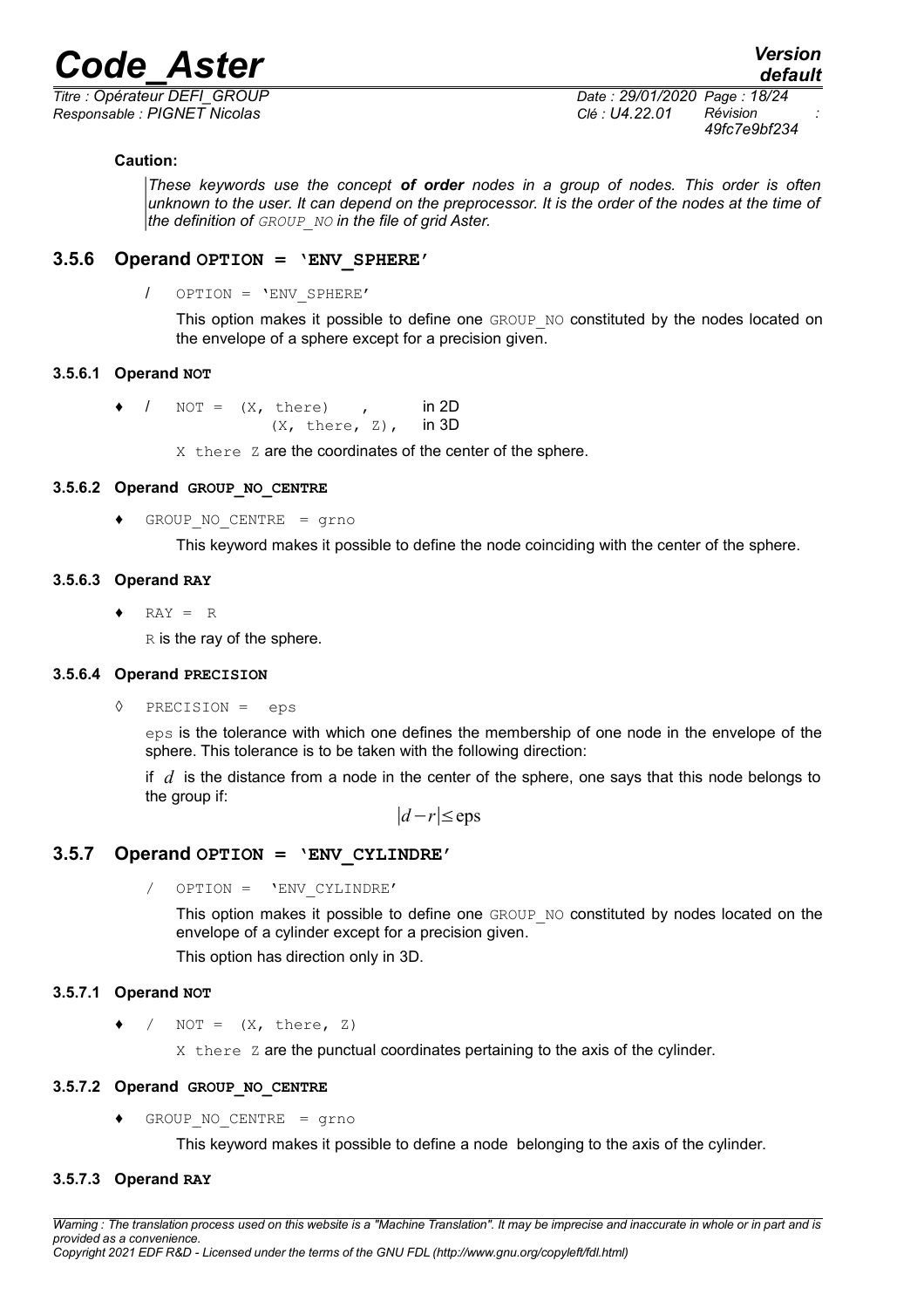*Titre : Opérateur DEFI\_GROUP Date : 29/01/2020 Page : 19/24 Responsable : PIGNET Nicolas Clé : U4.22.01 Révision :*

*49fc7e9bf234*

 $RAY = R$ 

 $R$  is the ray of the cylinder.

### **3.5.7.4 Operand ANGL\_NAUT**

<span id="page-18-7"></span> $\bullet$  / ANGL NAUT = (has B)

Nautical angles has, B defined in degrees, are the angles allowing to pass from the total reference mark of definition of the coordinates of the nodes to a reference mark whose first vector indicates the direction of the axis of the cylinder.

For the definition of the nautical angles, to see the operator AFFE\_CARA\_ELEM [U4.42.01] operand ORIENTATION.

### **3.5.7.5 Operand VECT\_NORMALE**

<span id="page-18-6"></span>VECT NORMALE =  $(X, \text{ there}, Z)$ 

 $X$  there  $Z$  are the coordinates of a vector directing the axis of the cylinder.

### **3.5.7.6 Operand PRECISION**

<span id="page-18-5"></span>◊ PRECISION = eps

eps is the tolerance with which one defines the membership of one node in the cylinder clothing.

This tolerance is to be taken with the following direction:

if *d* indicate the distance from the point running to the axis of the cylinder, one says that the point running belongs to the cylinder clothing if:

∣*d*−*r*∣≤eps

### **3.5.8 Operand OPTION = 'PLAN'**

<span id="page-18-4"></span>This option makes it possible to define one GROUP\_NO constituted by nodes located on a line (in 2D) or in a plan (in 3D) except for a precision given.

### **3.5.8.1 Operand NOT**

<span id="page-18-3"></span> $\bullet$  / NOT =  $(X, \text{ there})$  , in 2D  $(X, there, Z)$ , in 3D

 $X$  there  $Z$  are the punctual coordinates pertaining to the plan (with the right-hand side).

### **3.5.8.2 Operand GROUP\_NO\_CENTRE**

<span id="page-18-2"></span>♦ GROUP\_NO\_CENTRE = grno

This keyword makes it possible to define a node pertaining to the plan (with the right-hand side).

### **3.5.8.3 Operand ANGL\_NAUT**

<span id="page-18-1"></span>/ ANGL NAUT = has,  $in 2D$ 

 $($  has B), in 3D

Nautical angles has, B defined in degrees, are the angles allowing to pass from the total reference mark of definition of the coordinates of the nodes to a reference mark whose first vector is orthogonal with the plan 'medium' of the band.

For the definition of the nautical angles, to see the operator AFFE CARA ELEM [U4.42.01] operand ORIENTATION.

### **3.5.8.4 Operand VECT\_NORMALE**

- <span id="page-18-0"></span> $\bullet$  / VECT NORMALE =  $(X, \text{ there})$  , in 2D
	- $(X, there, Z)$ , in 3D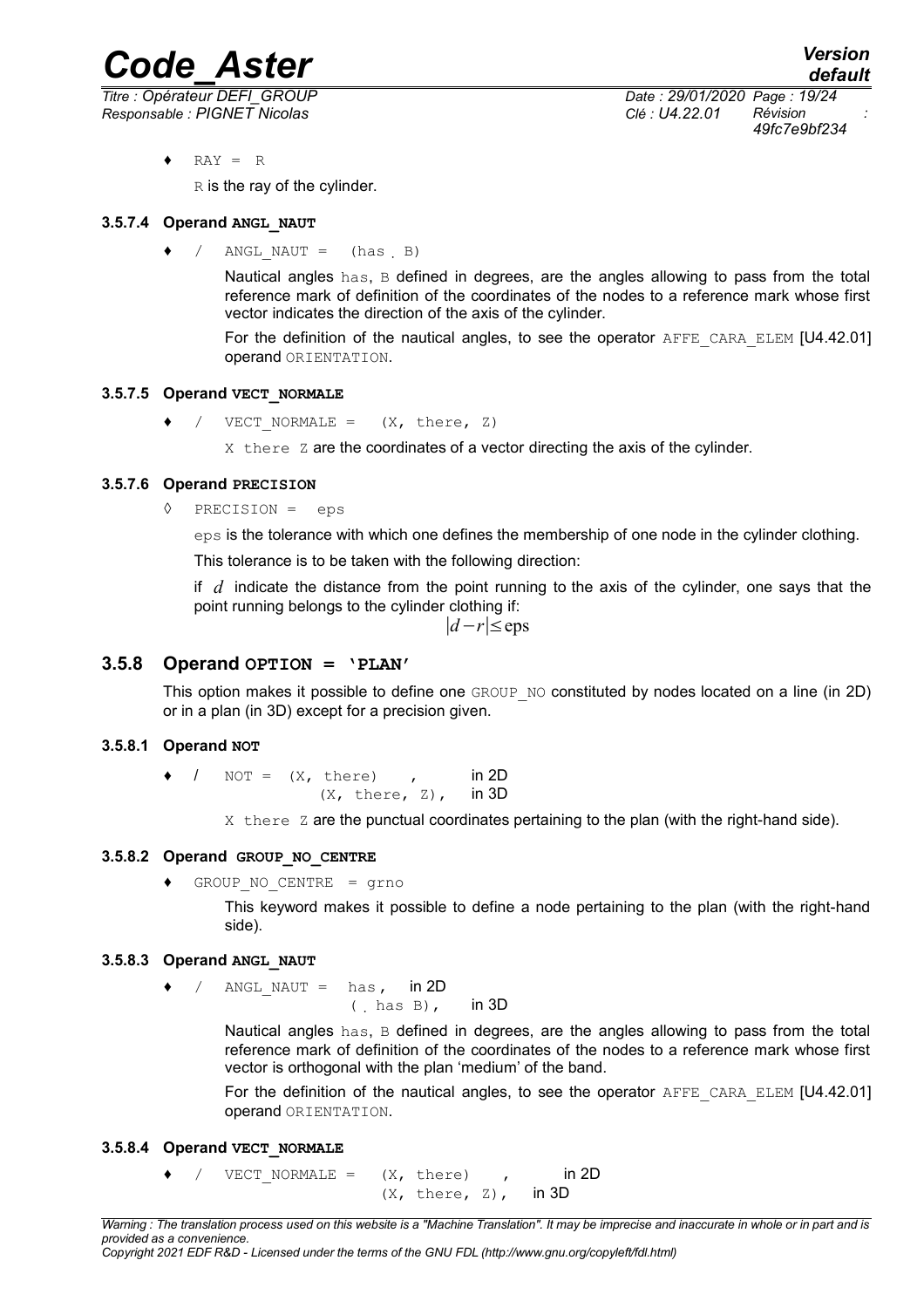*Responsable : PIGNET Nicolas Clé : U4.22.01 Révision :*

*Titre : Opérateur DEFI\_GROUP Date : 29/01/2020 Page : 20/24 49fc7e9bf234*

> $X$  there and  $Z$  are the components of a vector perpendicular to the plan (with the righthand side).

### **3.5.8.5 Operand PRECISION**

<span id="page-19-2"></span>◊ PRECISION = eps

eps is the tolerance with which one defines the membership of a node in the plan (or with the right-hand side).

This tolerance is to be taken with the following direction:

if *d* indicate the distance from the node to the plan (or the right-hand side), it is said that this node belongs to this plan (or on this line) if:

∣*d*∣≤eps

### **3.5.9 Operand OPTION = 'SEGM\_DROI\_ORDO'**

<span id="page-19-1"></span>This option is used to order a set of nodes roughly located on a segment of right-hand side AB.

 $\triangleleft$  GROUP NO = gno2,

One defines the whole of the nodes which one wants to order.

- GROUP NO ORIG=  $qnoA$  ,
- $GROUPNO$  EXTR= gnoB,

The nodes are defined *A* and *B* , origin and end of the segment *AB* .

- PRECISION = prec,
- CRITERION  $=$  /  $'$  'RELATIVE', / 'ABSOLUTE' ,

These two arguments are parapets, they are used to check that the nodes which one seeks to order (lno2 or gno2) are of course the segment *AB* . If the variation of a node with *AB* is higher than prec the code stops in fatal error.

If the selected criterion is 'RELATIVE', the distance from a node with *AB* will be divided by the length of *AB* .

### **3.5.10 Operand OPTION = 'NOEUD\_ORDO'**

<span id="page-19-0"></span>This option is used to create one group\_no **ordered** containing the nodes of a set of meshs formed by segments (SEG2, SEG3 or SEG4). The whole of these meshs must form a continuous line. The line can be "open" (with 2 ends) or "closed" (it is then a simple loop).

 $\bullet$  GROUP MA = gmaAB

Name of group ma which one wants to order the nodes. Meshs of gmaAB must form an open line.

```
◊ GROUP_NO_ORIG= gnoA ,
```
◊ GROUP\_NO\_EXTR= gnoB ,

The keywords make it possible to define the nodes *A* and *B* , origin and end of the line *AB* .

The node  $\Lambda$  will be numbered in first, then one makes use of the topology of the meshs of  $\sigma$ maAB to number the nodes gradually.

If the node *A* is not provided by the user, the program will choose like node "origin", the first node of gmaAB who belongs only to only one nets segment. The origin is thus arbitrary: the program could just as easily have fallen on the other end.

It is checked that the last numbered node is well  $\,B\,$  (if this one is given).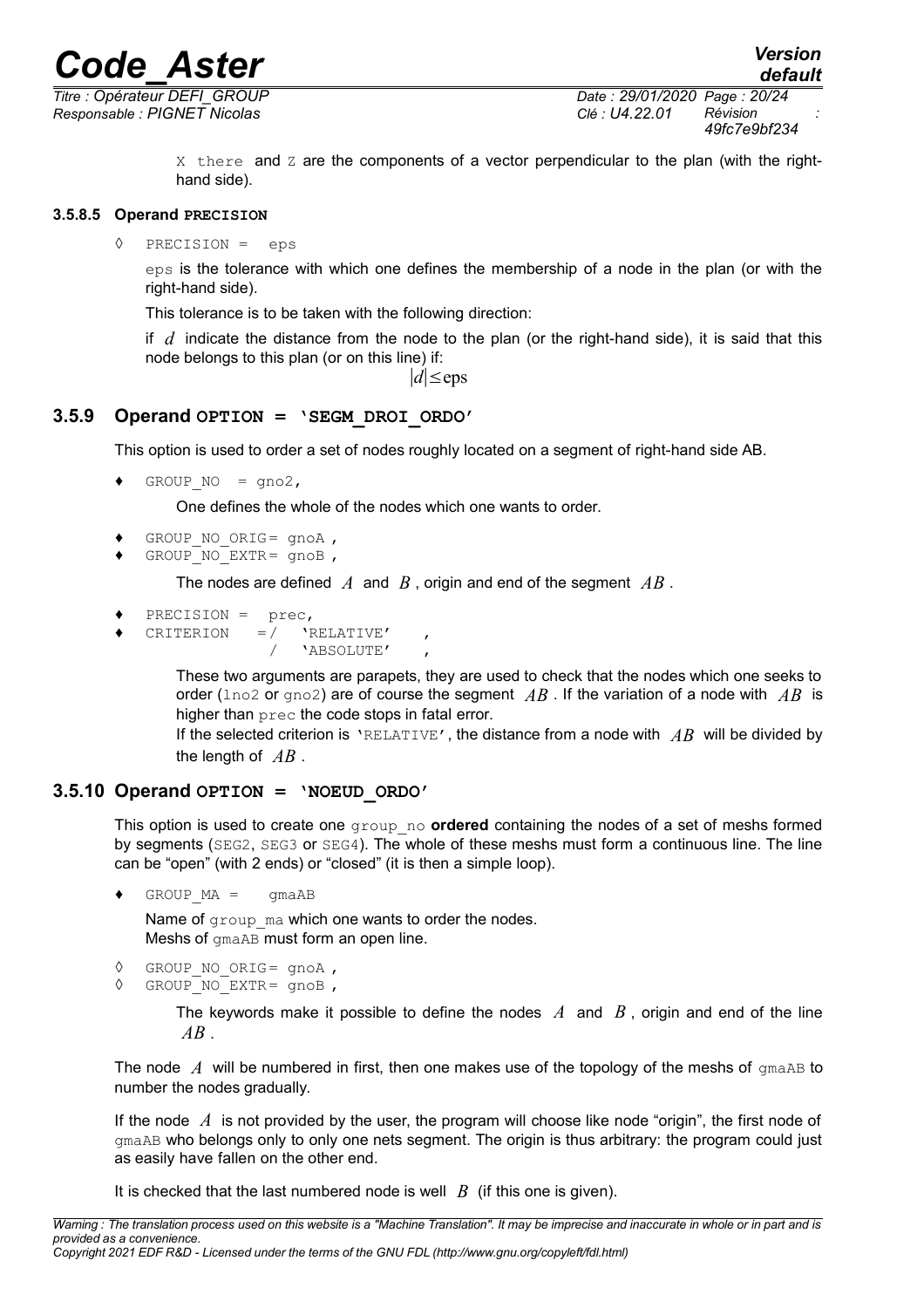*Titre : Opérateur DEFI\_GROUP Date : 29/01/2020 Page : 21/24 Responsable : PIGNET Nicolas Clé : U4.22.01 Révision :*

*49fc7e9bf234*

### **3.5.10.1 Case of the closed lines**

<span id="page-20-2"></span>If the line is a loop, one cannot determine his ends automatically. To define the origin of the curvilinear X-coordinates, the user can to inform the nodes origin and end. It is necessary that these 2 nodes are identical. But it can also write: ORIGINE=' SANS'. The node "origin" will then be taken randomly on the closed line.

To direct a closed line, one cannot make use of knowledge of the nodes origin and end. If it wishes it, the user can then inform the keyword  $VECT$   $ORIE$  (2 or 3 cordonnées according to the dimension of space). One will choose as direction of course of the loop, the mesh of  $Gm$  and  $Bm$  touches the node origin and who minimizes the angle with the vector provides by VECT ORIE.

### **3.5.11 Operand OPTION = 'TUNNEL'**

<span id="page-20-1"></span>This option is used to create it  $group$  no formed by the nodes located inside a "tunnel" which one provides the axis and the ray. The nodes selected will be those whose distance to the axis is lower than the ray.

The axis of the "tunnel" is defined by the linear meshs provided via the keyword GROUP\_MA\_AXE.

The axis of the tunnel must have a "origin" defined by the keyword GROUP\_NO\_ORIG.

The keyword RAY is used to define the "ray" of the tunnel.

One can limit the tunnel by giving his length by the keyword LENGTH. This length is measured starting from the origin of the tunnel.

The nodes candidates to be part of the tunnel are those carried by the meshs defined by the keywords: TOUT=' OUI' and GROUP MA.

### **3.5.12 Operand OPTION = 'INCLUSION'**

<span id="page-20-0"></span>

|  | OPTION = 'INCLUSION',                  |              |
|--|----------------------------------------|--------------|
|  | GROUP MA<br>$=$ lqma,                  | [1 group ma] |
|  | $/$ '2D'<br>CAS FIGURE<br>$\alpha = 1$ |              |
|  | $/$ '3D'                               |              |
|  | $/$ '2.5D'                             |              |
|  | DISTANCE MAX = distma                  |              |
|  | GROUP MA INCL = $l$ gma inc ,          | [1 group ma] |
|  | MAILLAGE INCL = $ma$ inc,              | [qrid]       |

This option makes it possible to create the group of the nodes of the meshs of  $1$ gma who are geometrically inside the meshs of Lgma inc.

If MAILLAGE INCL is not provided,  $1\sigma$ ma inc is a list of GROUP MA grid which one enriches (my). If not it is GROUP MA of ma\_inc.

The keyword CAS FIGURE is obligatory, it is used to determine which are the meshs of  $1$ gma inc who must be used to determine inclusion:

 $2D'$  : one is interested only in the surface meshs (SORTED and OUAD) of a grid 2D (plan *XOY*).

'3D' : one is interested only in the voluminal meshs (TETRA, PENTA,…)

'2.5D' : one is interested only in the surface meshs (SORTED and QUAD) of a grid 3D (hull).

The keyword DISTANCE MAX is optional. It is used to give a small tolerance to determine whether a node is included in a mesh. Indeed, a node located "just" on an interface between 2 meshs, is likely to be regarded as "outside" with the 2 meshs and thus like not being part of inclusion. This is why a value by default of distma is taken by the code. One chose 1% length of the smallest edge of the grid ma\_inc.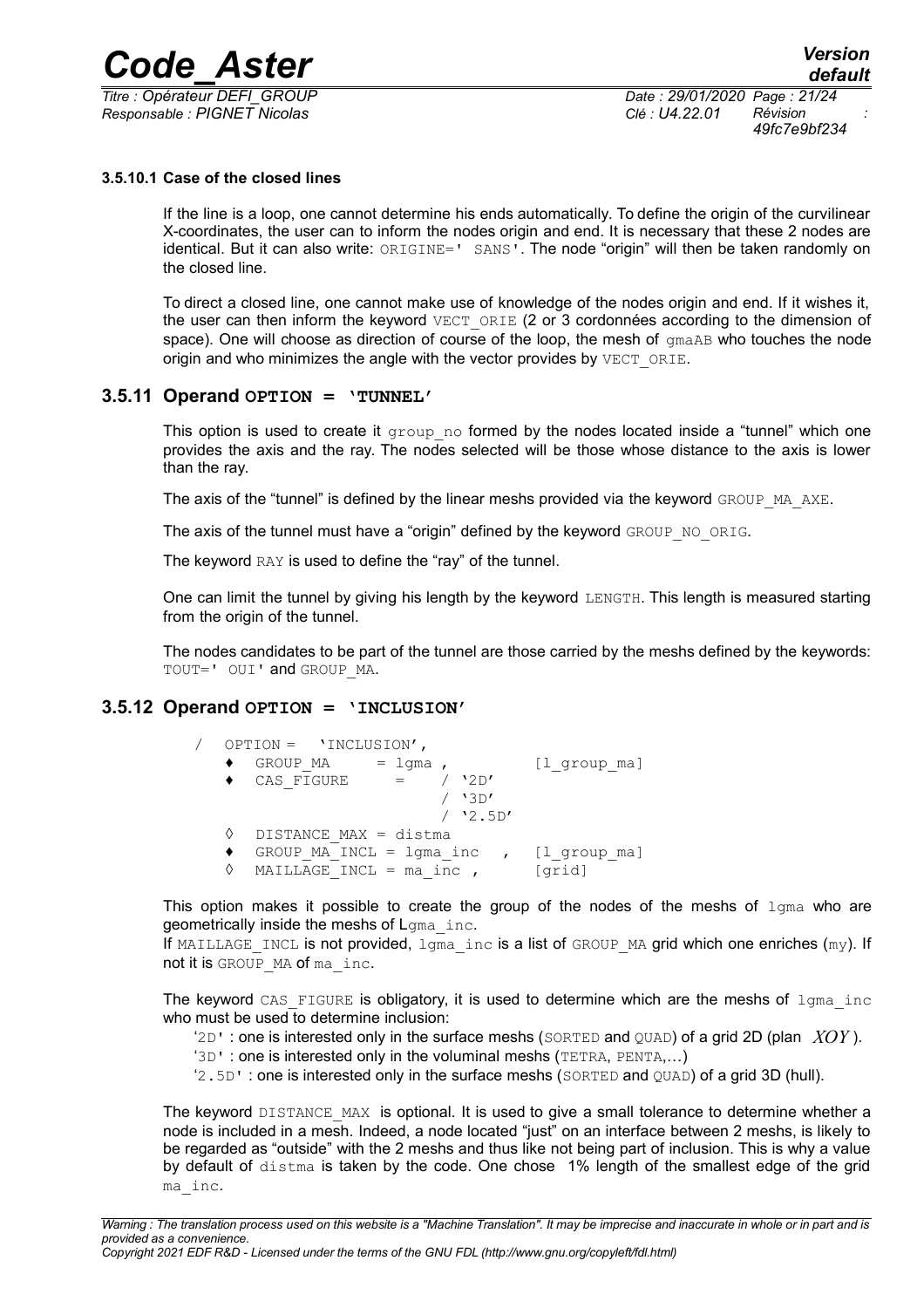*Responsable : PIGNET Nicolas Clé : U4.22.01 Révision :*

*Titre : Opérateur DEFI\_GROUP Date : 29/01/2020 Page : 22/24 49fc7e9bf234*

In the case of a grid of type "hull" (2.5D), if surface is not plane, it is almost impossible that an element of facet is geometrically included in other meshs: there is almost always a variation in the "normal" direction on the surface. It will thus be necessary in general, in this case, to provide a value of distma higher than the value by default.

### **3.5.13 Operand OPTION = 'INTERVALLE\_VALE'**

<span id="page-21-2"></span>This option is used to create it  $q_{\text{roup}}$  no formed by the nodes of which the value of a component (cmp) of a field to the nodes (cham no) lies between two values (vmin and vmax).

The field and the component which will be used to select the nodes are given by the keywords CHAM\_GD and NOM\_CMP.

Values vmin and vmax are provided via the keyword VALE.

Example:

DEFI GROUP (reuse = E-MAIL, GRID = E-MAIL, CREA GROUP NO =  $_F$  (NOM=' GN700', OPTION=' INTERVALLE VALE', CHAM GD=TEMPER, NOM CMP=' TEMP', VALE= (700. , 800.),),);

GROUP NO 'GN700' will be made of all the nodes of the grid E-MAIL of which the temperature in the field TEMPER is understood enters 700. and 800.

### **3.5.14 Operand OPTION = 'FISS\_XFEM'**

<span id="page-21-1"></span>This option makes it possible to recover the group of the nodes of the type XFEM specified by the keywords TYPE\_GROUP.

- $\triangleleft$  CRACK = (fiss1, fiss2,...)
- $\blacklozenge$  TYPE GROUP

/ 'XFEM' : the node will be retained if it is an enriched node

 $/$  'HEAVISIDE' : the node will be retained if it is a node enriched by Heaviside type

 $\prime$  'CRACKTIP' : the node will be retained if it is a node enriched by Cracktip type

 $\mu$  'MIXED' : the node will be retained if it is a node enriched by Mixed type (Heaviside and Cracktip)

 $\sqrt{2}$ ONE MAJ' : the node will be retained if it is contained in the zone of update of the level sets. If the grid of the crack passed by the keyword  $GRLD$  ( § 3.2), the zone of update coincides:

- in the absence of an auxiliary grid associated with the crack, with the field of calculation around the bottom,
- in the presence of an auxiliary grid associated with the crack, with the field of projection between grid and grid , independently of the field of calculation used on the grid.

If a grid passed by the keyword  $GRLD$  (§ 3.2), the zone of update always coincides with the field of calculation used on the grid.

/ 'TORUS' : the node will be retained if it is contained in a torus built around the bottom of crack of ray given by the keyword RAYON TORE. If the localization of the field were used for the calculation of the crack, this option cannot be selected. In this case, the group of nodes is created by using the zone of update (one selects the option automatically TYPE GROUP=' ZONE MAJ' ) and the choice of the user is ignored.

For a definition specifies concepts of enriched node, node Heaviside, node Ace-tip, auxiliary grid, field of calculation and its localization, to see R7.02.12, §3.2.5.

### **3.5.15 Operand RAYON\_TORE**

<span id="page-21-0"></span># If TYPE GROUP=' TORE'  $\bullet$  RAYON TORE = R,

*Warning : The translation process used on this website is a "Machine Translation". It may be imprecise and inaccurate in whole or in part and is provided as a convenience.*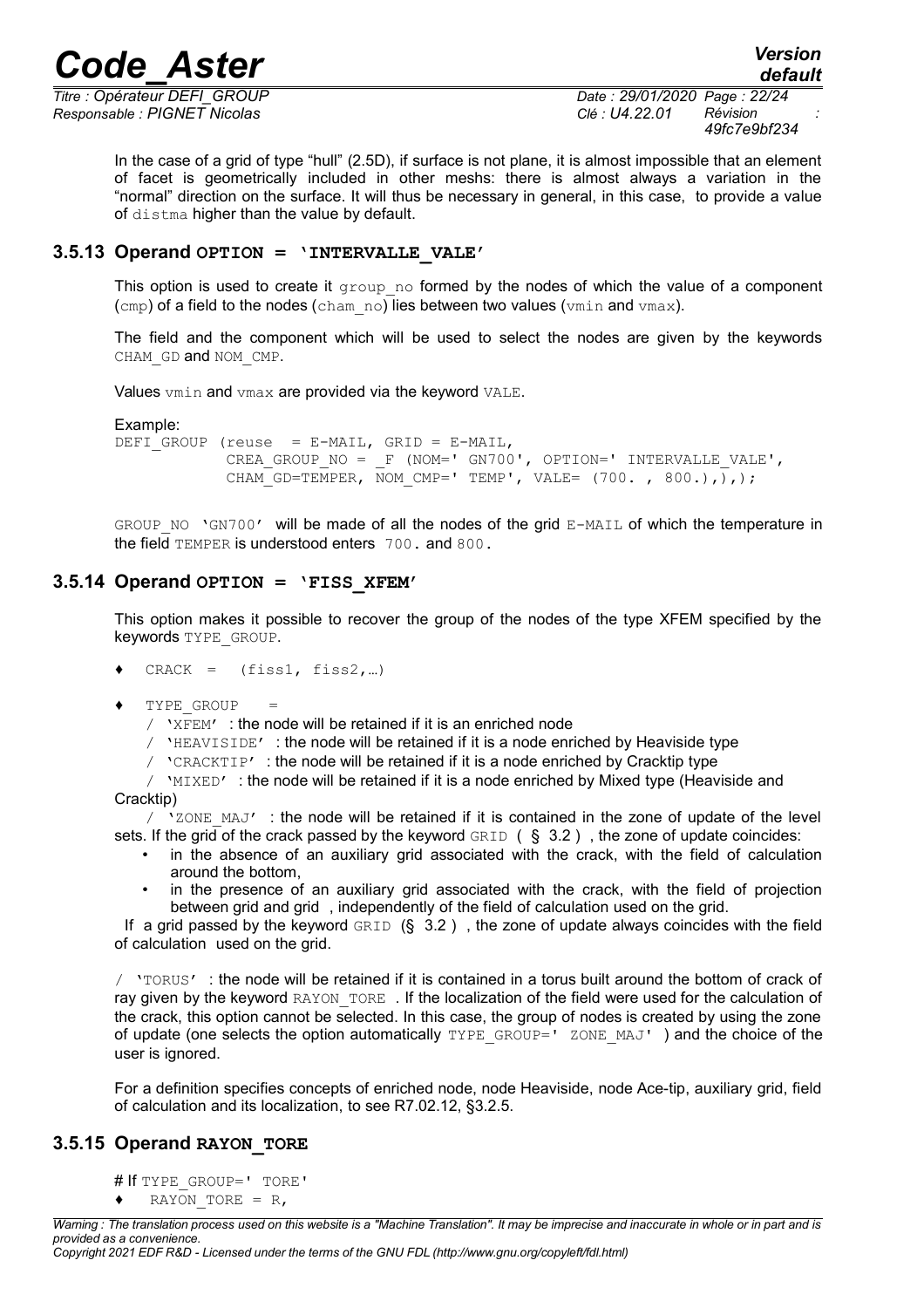*Code\_Aster Version Titre : Opérateur DEFI\_GROUP Date : 29/01/2020 Page : 23/24 Responsable : PIGNET Nicolas Clé : U4.22.01 Révision :*

*49fc7e9bf234*

<span id="page-22-4"></span>The ray is specified  $R$  torus to be used for the selection of the nodes.

### **3.5.16 Operand OPTION = 'RELA\_CINE\_BP'**

For each triplet of connections (3 directions of space) contents in the list of relations kinematics of a concept cable precont resulting from DEFI CABLE BP, this option created a group of nodes containing it node of cable and them nodes of concrete concerned. The name of this group is the value given to PREF GRNO followed by the name of node of cable.

```
\triangleleft CABLE BP = cable bp
Name of the concept cable precont.
```

```
♦ PREF_GRNO = pref
```
<span id="page-22-3"></span>Prefix given to the groups of nodes created.

### **3.5.17 Operands GROUP\_MA and NAME**

/ GROUP\_MA = lgma

For each group of meshs of the list  $l_{\text{gma}}$ , one creates a group of nodes formed by the nodes carried by the meshs of this group of meshs.

◊ NAME = lgno

If  $l$ gno is provided by the user, this list must be of the same length than  $l$ gma. These are the names that one wants to give to the new groups of nodes.

If  $1$ gno is not provided, the groups of nodes will bear the same names as the groups of meshs which gave them rise.

```
◊ CRIT_NOEUD =
```
/'ALL' [DEFECT] : all the nodes of each mesh are taken.  $/$   $'$   $TOP$  : one takes only the nodes "top" of the meshs (i.e. ends of the edges). /'MEDIUM' : one takes only the nodes "medium" of the edges of the meshs. /'CENTER' : one takes only the nodes which is neither "top" nor "medium" it is - with to say the nodes to the center of the facets or the voluminal elements.

### **3.5.18 Operand TOUT\_GROUP\_MA**

<span id="page-22-2"></span>/ TOUT GROUP MA = 'YES'

This keyword has the same meaning as the precedent, except that one creates groups of nodes for **all** existing groups of meshs of the grid.

### **3.5.19 Operand ALARM = 'YES' [DEFECT] / 'NOT'**

<span id="page-22-1"></span>if  $ALARM = 'NOT'$ , the code does not emit alarm; for example when one asks him to create one GROUP NO and that this group is empty. The value by default of this keyword is 'YES'.

### **3.5.20 Operand INFORMATION**

<span id="page-22-0"></span>if INFORMATION = 1, one print in the file 'MESSAGE', the number of groups create and for each group, the name of the group and the number of entities the component.

if INFORMATION =  $2$ , one prints in the file 'MESSAGE', the number of groups create and for each group, the name of the group, the number of entities the component then the list of the entities setting up the groups.